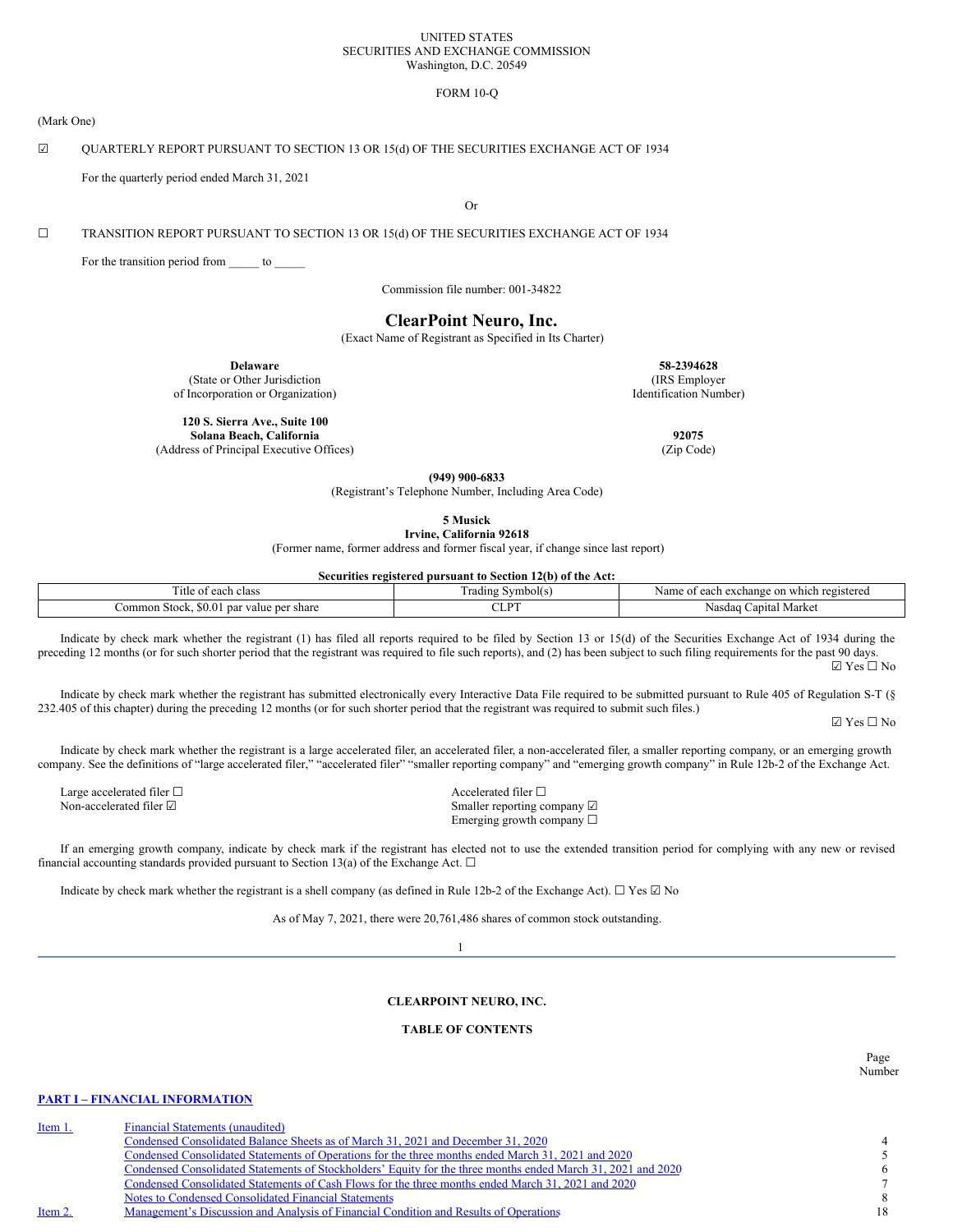## [Item](#page-14-0) 3. Cuantitative and Qualitative Disclosures About Market Risk 25 and 25 and 25 and 2012 15 and 25 and 25 and 25 and 25 and 25 and 25 and 25 and 25 and 26 and 26 and 26 and 26 and 26 and 26 and 26 and 26 and 26 and 26 **[Item](#page-14-1) 4.** Controls and [Procedures](#page-14-1) 25

## **PART II – OTHER [INFORMATION](#page-14-2)**

| Item 1.  | <b>Legal Proceedings</b>                                    | 26 |
|----------|-------------------------------------------------------------|----|
| Item 1A. | <b>Risk Factors</b>                                         | 26 |
| Item 2.  | Unregistered Sales of Equity Securities and Use of Proceeds | 26 |
| Item 3.  | <b>Defaults Upon Senior Securities</b>                      | 26 |
| Item 4.  | <b>Mine Safety Disclosures</b>                              | 26 |
| Item 5.  | <b>Other Information</b>                                    | 26 |
| Item 6.  | <b>Exhibits</b>                                             | 27 |
|          |                                                             |    |

### **[SIGNATURES](#page-15-4)** 28

 $\mathcal{L}$ 

### **Trademarks, Trade Names and Service Marks**

ClearPoint Neuro<sup>®</sup>, ClearPoint<sup>®</sup>, ClearTrace<sup>®</sup>, SmartFlow®, Inflexion™ and MRI Interventions® are trademarks of ClearPoint Neuro, Inc. Any other trademarks, trade names or service marks referred to in this Quarterly Report on Form 10-Q (this "Quarterly Report") are the property of their respective owners.

## **SPECIAL NOTE REGARDING FORWARD-LOOKING STATEMENTS**

This Quarterly Report contains "forward-looking statements" as defined under the United States federal securities laws. The forward-looking statements are contained principally in the section of this Quarterly Report entitled "Management's Discussion and Analysis of Financial Condition and Results of Operations." These statements involve known and unknown risks, uncertainties and other factors that may cause our actual results, performance or achievements to be materially different from any future results, performance or achievements, expressed or implied by the forward-looking statements. Forward-looking statements include, but are not limited to, statements about:

- the effects of the COVID-19 pandemic and measures taken or that may be taken by federal, state and local governmental authorities to combat the spread of the disease;
- future revenue from sales of ClearPoint system products and services; and
- our ability to market, commercialize and achieve broader market acceptance for our ClearPoint system products.

In some cases, you can identify forward-looking statements by terms such as "anticipates," "believes," "could," "estimates," "expects," "intends," "may," "plans," "potential," "predicts," "projects," "should," "will," "would," and similar expressions intended to identify forward-looking statements, although not all forward-looking statements contain these words. Although we believe that we have a reasonable basis for each forward-looking statement contained in this Quarterly Report, we caution you that these statements are based on a combination of facts and factors currently known by us and our projections of the future, about which we cannot be certain.

You should refer to the section titled "Risk Factors" of our Annual Report on Form 10-K for the fiscal year ended December 31, 2020, which we filed with the United States Securities and Exchange Commission ("SEC") on March 22, 2021 (the "2020 Form 10-K") and in this Quarterly Report, for a discussion of important factors that may cause our actual results to differ materially from those expressed or implied by the forward-looking statements contained in this Quarterly Report. As a result of these factors, we cannot assure you that the forward-looking statements in this Quarterly Report will prove to be accurate. Furthermore, if our forward-looking statements prove to be inaccurate, the inaccuracy may be material. In light of the significant uncertainties in these forward-looking statements, you should not regard these statements as a representation or warranty by us or any other person that we will achieve our objectives and plans in any specified time frame, or at all. We do not undertake to update any of the forward-looking statements after the date of this Quarterly Report, except to the extent required by applicable securities laws.

3

## <span id="page-1-0"></span>**PART I – FINANCIAL INFORMATION**

## <span id="page-1-2"></span><span id="page-1-1"></span>**ITEM 1. FINANCIAL STATEMENTS**

## **CLEARPOINT NEURO, INC.**

## **Condensed Consolidated Balance Sheets (Dollars in thousands, except for per share data)**

| March 31,<br>2021<br>(Unaudited) | December 31,<br>2020 |        |
|----------------------------------|----------------------|--------|
|                                  |                      |        |
|                                  |                      |        |
| \$<br>64,858                     | \$                   | 20,099 |
| 2,004                            |                      | 1,881  |
| 3.266                            |                      | 3,238  |
| 254                              |                      | 244    |
| 70,382                           |                      | 25,462 |
| 292                              |                      | 319    |
|                                  |                      |        |
| 2,613                            |                      | 2,736  |
| 589                              |                      | 589    |
| 331                              |                      | 353    |
|                                  |                      |        |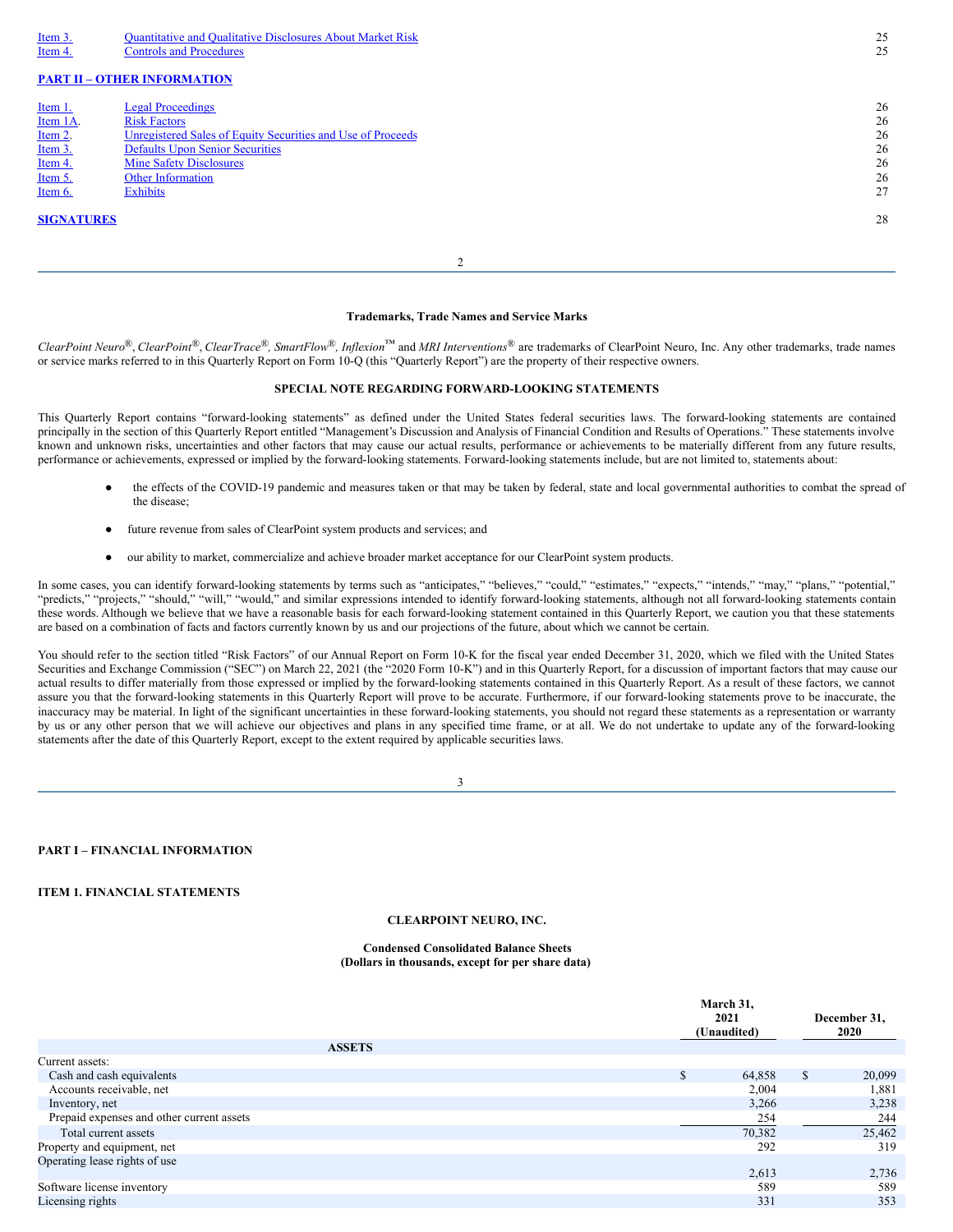| Other assets                                                                                                         | 56        |             | 59         |
|----------------------------------------------------------------------------------------------------------------------|-----------|-------------|------------|
| <b>Total assets</b>                                                                                                  | 74,263    | S           | 29,518     |
|                                                                                                                      |           |             |            |
| <b>LIABILITIES AND STOCKHOLDERS' EQUITY</b>                                                                          |           |             |            |
| Current liabilities:                                                                                                 |           |             |            |
| Accounts payable                                                                                                     | \$<br>727 | $\mathbf S$ | 300        |
| Accrued compensation                                                                                                 | 990       |             | 1,595      |
| Other accrued liabilities                                                                                            | 473       |             | 349        |
| Operating lease liabilities, current portion                                                                         | 430       |             | 394        |
| Deferred product and service revenue                                                                                 | 501       |             | 562        |
| Total current liabilities                                                                                            | 3,121     |             | 3,200      |
| Operating lease liabilities, net of current portion                                                                  | 2,327     |             | 2,446      |
| Deferred product and service revenue, net of current portion                                                         | 318       |             | 215        |
| 2020 senior secured convertible notes payable, net                                                                   | 24,515    |             | 21,280     |
| <b>Total liabilities</b>                                                                                             | 30,281    |             | 27,141     |
| Commitments and contingencies                                                                                        |           |             |            |
| Stockholders' equity:                                                                                                |           |             |            |
| Preferred stock, \$0.01 par value; 25,000,000 shares authorized; none issued and outstanding at March 31, 2021 and   |           |             |            |
| December 31, 2020                                                                                                    |           |             |            |
| Common stock, \$0.01 par value; 200,000,000 shares authorized; 20,678,280 shares issued and outstanding at March 31, |           |             |            |
| 2021; and 17,047,584 issued and outstanding at December 31, 2020                                                     | 207       |             | 170        |
| Additional paid-in capital                                                                                           | 165,835   |             | 121,729    |
| Accumulated deficit                                                                                                  | (122,060) |             | (119, 522) |
| Total stockholders' equity                                                                                           | 43,982    |             | 2,377      |
| Total liabilities and stockholders' equity                                                                           | 74,263    |             | 29,518     |

See accompanying notes to Condensed Consolidated Financial Statements.

4

## **CLEARPOINT NEURO, INC.**

## **Condensed Consolidated Statements of Operations (Unaudited) (Dollars in thousands, except for per share data)**

<span id="page-2-0"></span>

|                                                         |             | <b>For The Three Months Ended</b><br>March 31, |
|---------------------------------------------------------|-------------|------------------------------------------------|
|                                                         | 2021        | 2020                                           |
| Revenue:                                                |             |                                                |
| Product revenue                                         | \$<br>3,162 | \$<br>2,179                                    |
| Service and other revenue                               | 868         | 937                                            |
| Total revenue                                           | 4,030       | 3,116                                          |
| Cost of revenue                                         | 1,416       | 932                                            |
| Research and development costs                          | 1,563       | 818                                            |
| Sales and marketing expenses                            | 1,575       | 1,299                                          |
| General and administrative expenses                     | 1,657       | 1,276                                          |
| Operating loss                                          | (2,181)     | (1,209)                                        |
| Other expense:                                          |             |                                                |
| Other expense, net                                      | (25)        | (4)                                            |
| Interest expense, net                                   | (332)       | (842)                                          |
| Net loss                                                | (2, 538)    | (2,055)                                        |
| Net loss per share attributable to common stockholders: |             |                                                |
| Basic and diluted                                       | (0.13)      | (0.13)                                         |
| Weighted average shares outstanding:                    |             |                                                |
| Basic and diluted                                       | 18,852,828  | 15,438,276                                     |

See accompanying notes to Condensed Consolidated Financial Statements.

5

## **CLEARPOINT NEURO, INC.**

## **Condensed Consolidated Statements of Stockholders' Equity (Unaudited)**

# **(Dollars in thousands)**

## **For The Three Months Ended March 31, 2021**

<span id="page-2-1"></span>

|                                  |               |               |        |  | Additional |  |                          |              |  |  |
|----------------------------------|---------------|---------------|--------|--|------------|--|--------------------------|--------------|--|--|
|                                  |               | Common Stock- |        |  | Paid-in    |  | Accumulated              |              |  |  |
|                                  | <b>Shares</b> |               | Amount |  | Capital    |  | Deficit                  | <b>Total</b> |  |  |
| Balances, January 1, 2021        | 17.047.584    |               | 170    |  | 121.729    |  | (119, 522)               | 2,377        |  |  |
| Adoption of ASU 2020-06 (Note 2) |               |               |        |  | (3,107)    |  |                          | (3,107)      |  |  |
| Issuances of common stock:       |               |               |        |  |            |  |                          |              |  |  |
| Public offering of common stock  | 2,127,660     |               | 21     |  | 46.764     |  | $\overline{\phantom{a}}$ | 46,785       |  |  |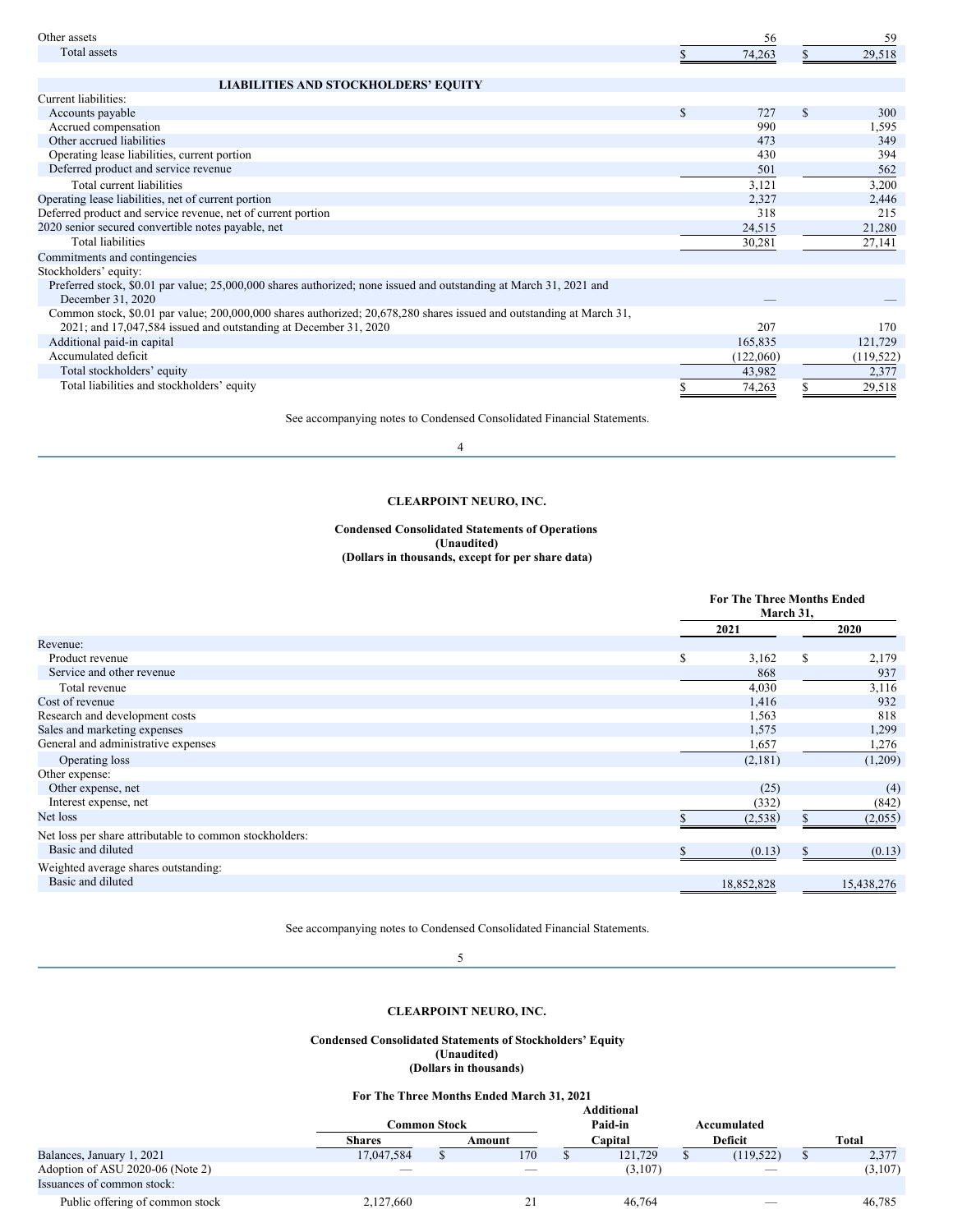| Share-based compensation                         | 20,709        |                          |                     | $-$                      | 320     |
|--------------------------------------------------|---------------|--------------------------|---------------------|--------------------------|---------|
| Warrant and option exercises (cash and cashless) | $.482.32^{-}$ |                          | 130                 | $\overline{\phantom{a}}$ | 145     |
| Net loss for the period                          | $-$           | $\overline{\phantom{a}}$ |                     | (2.538)                  | (2.538) |
| Balances, March 31, 2021                         | 20.678.280    | 207                      | 165.83 <sup>2</sup> | 122,060                  | 43.982  |

#### **For The Three Months Ended March 31, 2020 Additional**

|                              |               |        | Additional |             |            |              |
|------------------------------|---------------|--------|------------|-------------|------------|--------------|
|                              | Common Stock  |        | Paid-in    | Accumulated |            |              |
|                              | <b>Shares</b> | Amount | Capital    |             | Deficit    | <b>Total</b> |
| Balances, January 1, 2020    | 15,235,308    | 152    | 117.174    |             | (112,740)  | 4,586        |
| Issuances of common stock:   |               |        |            |             |            |              |
| Share-based compensation     | 9.696         |        | 228        |             |            | 228          |
| Warrant exercises (cashless) | 262,145       |        | (3)        |             |            |              |
| Net loss for the period      |               |        |            |             | (2,055)    | (2,055)      |
| Balances, March 31, 2020     | 15,507,149    | 155    | 117,399    |             | (114, 795) | 2,759        |

See accompanying notes to Condensed Consolidated Financial Statements.

6

### **CLEARPOINT NEURO, INC.**

## **Condensed Consolidated Statements of Cash Flows (Unaudited)**

**(Dollars in thousands)**

<span id="page-3-0"></span>

|                                                                                                      | <b>For The Three Months Ended</b><br>March 31, |          |    |          |
|------------------------------------------------------------------------------------------------------|------------------------------------------------|----------|----|----------|
|                                                                                                      |                                                | 2021     |    | 2020     |
| Cash flows from operating activities:                                                                |                                                |          |    |          |
| Net loss                                                                                             | \$                                             | (2, 538) | S  | (2,055)  |
| Adjustments to reconcile net loss to net cash flows from operating activities:                       |                                                |          |    |          |
| Depreciation and amortization                                                                        |                                                | 15       |    | 58       |
| Share-based compensation                                                                             |                                                | 320      |    | 228      |
| Payment-in-kind interest                                                                             |                                                | 94       |    |          |
| Amortization of debt issuance costs and original issue discounts                                     |                                                | 35       |    | 787      |
| Amortization of lease rights of use, net of accretion in lease liabilities                           |                                                | 133      |    | 25       |
| Increase (decrease) in cash resulting from changes in:                                               |                                                |          |    |          |
| Accounts receivable                                                                                  |                                                | (123)    |    | 105      |
| Inventory, net                                                                                       |                                                | 47       |    | (365)    |
| Prepaid expenses and other current assets                                                            |                                                | (10)     |    | 169      |
| Other assets                                                                                         |                                                | 3        |    | 70       |
| Accounts payable and accrued expenses                                                                |                                                | (54)     |    | (161)    |
| Accrued interest                                                                                     |                                                |          |    | (960)    |
| Lease liabilities                                                                                    |                                                | (94)     |    | (23)     |
| Deferred revenue                                                                                     |                                                | 41       |    | (209)    |
| Net cash flows from operating activities                                                             |                                                | (2, 131) |    | (2, 331) |
| Cash flows from investing activities:                                                                |                                                |          |    |          |
| Purchases of property and equipment                                                                  |                                                |          |    |          |
|                                                                                                      |                                                | (40)     |    |          |
| Acquisition of licensing rights                                                                      |                                                |          |    | (441)    |
| Net cash flows from investing activities                                                             |                                                | (40)     |    | (441)    |
| Cash flows from financing activities:                                                                |                                                |          |    |          |
| Proceeds from issuance of 2020 senior secured convertible notes, net of financing costs and discount |                                                | -        |    | 16,890   |
| Proceeds from public offering of common stock, net of offering costs                                 |                                                | 46,785   |    |          |
| Proceeds from stock option and warrant exercises                                                     |                                                | 145      |    |          |
| Repayment of notes payable                                                                           |                                                |          |    | (2,838)  |
| Net cash flows from financing activities                                                             |                                                | 46,930   |    | 14,052   |
| Net change in cash and cash equivalents                                                              |                                                | 44,759   |    | 11,280   |
| Cash and cash equivalents, beginning of period                                                       |                                                | 20,099   |    | 5,696    |
| Cash and cash equivalents, end of period                                                             |                                                | 64,858   | S  | 16,976   |
|                                                                                                      |                                                |          |    |          |
| SUPPLEMENTAL CASH FLOW INFORMATION                                                                   |                                                |          |    |          |
| Cash paid for:                                                                                       |                                                |          |    |          |
| Income taxes                                                                                         | \$                                             |          | \$ |          |

### Interest  $\frac{1}{8}$   $\frac{214}{8}$   $\frac{1}{8}$   $\frac{1043}{8}$

### **NON-CASH TRANSACTIONS**:

- · During the three months ended March 31, 2021 and 2020, the Company recorded net transfers of ClearPoint reusable components having an aggregate net book value of \$0.06 million and \$0.03 million, respectively, from loaned systems, which are included in property and equipment in the accompanying condensed consolidated balance sheets, to inventory.
- In connection with its issuance of the 2020 Secured Notes (see Note 1), the Company incurred financing costs of \$0.1 million that were included in accounts payable at March 31, 2020.
- As discussed in Note 2, on January 1, 2021, the Company adopted the provisions of Topic 470-20 within the Accounting Standards Codification, which resulted in the elimination of a previously recorded discount in connection with the issuance of the 2020 Secured Notes and a corresponding reduction of additional paid-in capital, each in the amount of \$3.1 million.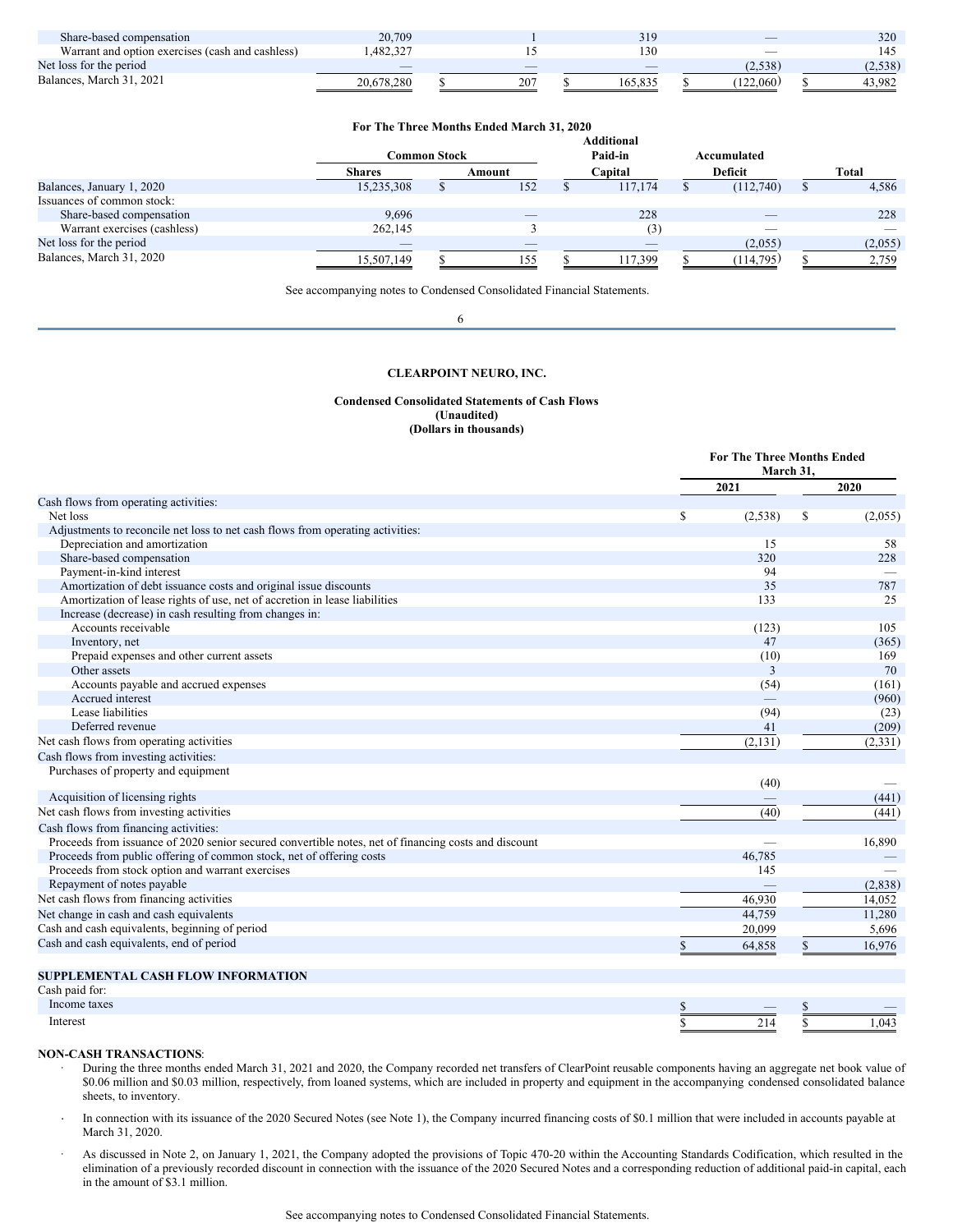## **ClearPoint Neuro, Inc.**

## **Notes to Condensed Consolidated Financial Statements (Unaudited)**

## <span id="page-4-0"></span>**1. Description of the Business and Financial Condition**

ClearPoint Neuro, Inc. (the "Company") is a medical device company focused on the development and commercialization of technology that enables physicians to see inside the brain using direct, intra-procedural magnetic resonance imaging ("MRI") guidance while performing minimally invasive surgical procedures.

The Company's ClearPoint<sup>®</sup> system, an integrated system comprised of capital equipment and disposable products, is designed to allow minimally invasive procedures in the brain to be performed in an MRI suite. The Company received 510(k) clearance from the U.S. Food and Drug Administration ("FDA") in 2010 to market the ClearPoint system in the United States for general neurological interventional procedures.

### *COVID-19*

On March 11, 2020, the World Health Organization characterized the spread of a novel strain of coronavirus ("COVID-19") as a global pandemic, and on March 13, 2020, the President of the United States proclaimed that the COVID-19 outbreak in the United States constituted a national emergency. Continued widespread infection in the United States is a possibility. Extraordinary actions have been taken by federal, state and local governmental authorities to combat the spread of COVID-19, including issuance of "stay-at-home" directives and similar mandates for many individuals to substantially restrict daily activities and for many businesses to curtail or cease normal operations. These measures, while intended to protect human life, have led to reduced economic activity, including the postponement or cancellation of elective surgical procedures, which historically have represented approximately 80% of the number of surgical procedures using the Company's ClearPoint system.

Furthermore, the recessionary conditions on the global economy caused by the COVID-19 pandemic could have a material adverse effect on the Company's business, as hospitals postpone or reduce capital purchases and overall spending. Although most segments of the United States economy have reopened, the effects of the COVID-19 pandemic remain intense in many areas of the country, and many public health experts continue to warn of the potential for future surges of COVID-19. Accordingly, reinstatement of directives and mandates requiring businesses to again curtail or cease normal operations, including the postponement or cancellation of elective surgeries, remains a possibility. The continuing uncertainty as to whether the federal government will address the resulting fiscal condition in both the near term and long term with measures such as additional fiscal stimulus, as well as other geopolitical issues relating to the global economic slowdown, has increased domestic and global instability. The rapid development and fluidity of the situation preclude any prediction as to the ultimate impact COVID-19 will have on the Company's business, financial condition, results of operation and cash flows, which will depend largely on future developments directly or indirectly relating to the duration and scope of the COVID-19 outbreak in the United States.

### *Liquidity*

The Company has incurred net losses since its inception, which has resulted in a cumulative deficit at March 31, 2021 of \$122 million. In addition, the Company's use of cash from operations amounted to \$2.1 million for the three months ended March 31, 2021 and \$7.8 million for the year ended December 31, 2020. Since its inception, the Company has financed its operations principally from the sale of equity securities, the issuance of notes payable, product and service contracts and license arrangements.

In January 2020, the Company entered into a Securities Purchase Agreement (the "SPA") with two investors (the "2020 Convertible Noteholders") under which the Company issued an aggregate principal amount of \$17.5 million of floating rate secured convertible notes (the "First Closing Notes"), resulting in proceeds, net of financing costs, and a commitment fee paid to one of the 2020 Convertible Noteholders, of approximately \$16.8 million. From the net proceeds received from the issuance of the First Closing Notes, which have a five-year term, the Company repaid and retired the 2010 Junior Secured Notes Payable (the "2010 Secured Notes") that otherwise would have matured in October and November 2020.

### 8

## **ClearPoint Neuro, Inc. Notes to Condensed Consolidated Financial Statements (Unaudited)**

The SPA also gave the Company the right, but not the obligation, to request one of the 2020 Noteholders to purchase an additional \$5.0 million in principal amount of a note (the "Second Closing Note", and, together with the First Closing Note, the "2020 Secured Notes"). On December 29, 2020, under the terms of an amendment to the SPA which, among other provisions, increased the principal amount of the Second Closing Note, the Company issued the Second Closing Note to the 2020 Convertible Noteholder in the principal amount of \$7.5 million.

In April 2020, the Company received \$0.9 million in proceeds through a loan funded under the Payroll Protection Program as part of the CARES Act (the "PPP Loan"). In November 2020, the Company was notified by the U.S. Small Business Administration that the loan had been forgiven under the provision of the CARES Act.

See Note 5 for additional information with respect to the 2020 Secured Notes and the PPP Loan.

As discussed in Note 7, on February 23, 2021, the Company completed a public offering of 2,127,660 shares of its common stock. Net proceeds from the offering were approximately \$46.8 million after deducting the underwriting discounts and commissions and other estimated offering expenses payable by the Company.

Based on the foregoing, in management's opinion, cash and cash equivalent balances at March 31, 2021, are sufficient to support the Company's operations and meet its obligations for at least the next twelve months.

## **2. Basis of Presentation and Summary of Significant Accounting Policies**

## *Basis of Presentation and Use of Estimates*

In the opinion of management, the accompanying unaudited condensed consolidated financial statements have been prepared on a basis consistent with the Company's December 31, 2020 audited consolidated financial statements, and include all adjustments, consisting of only normal recurring adjustments, necessary to fairly state the information set forth therein. These condensed consolidated financial statements have been prepared in accordance with SEC rules for interim financial information, and, therefore, omit certain information and footnote disclosures necessary to present such statements in accordance with generally accepted accounting principles in the U.S. ("GAAP"). The preparation of these condensed consolidated financial statements in conformity with GAAP requires management to make estimates and assumptions that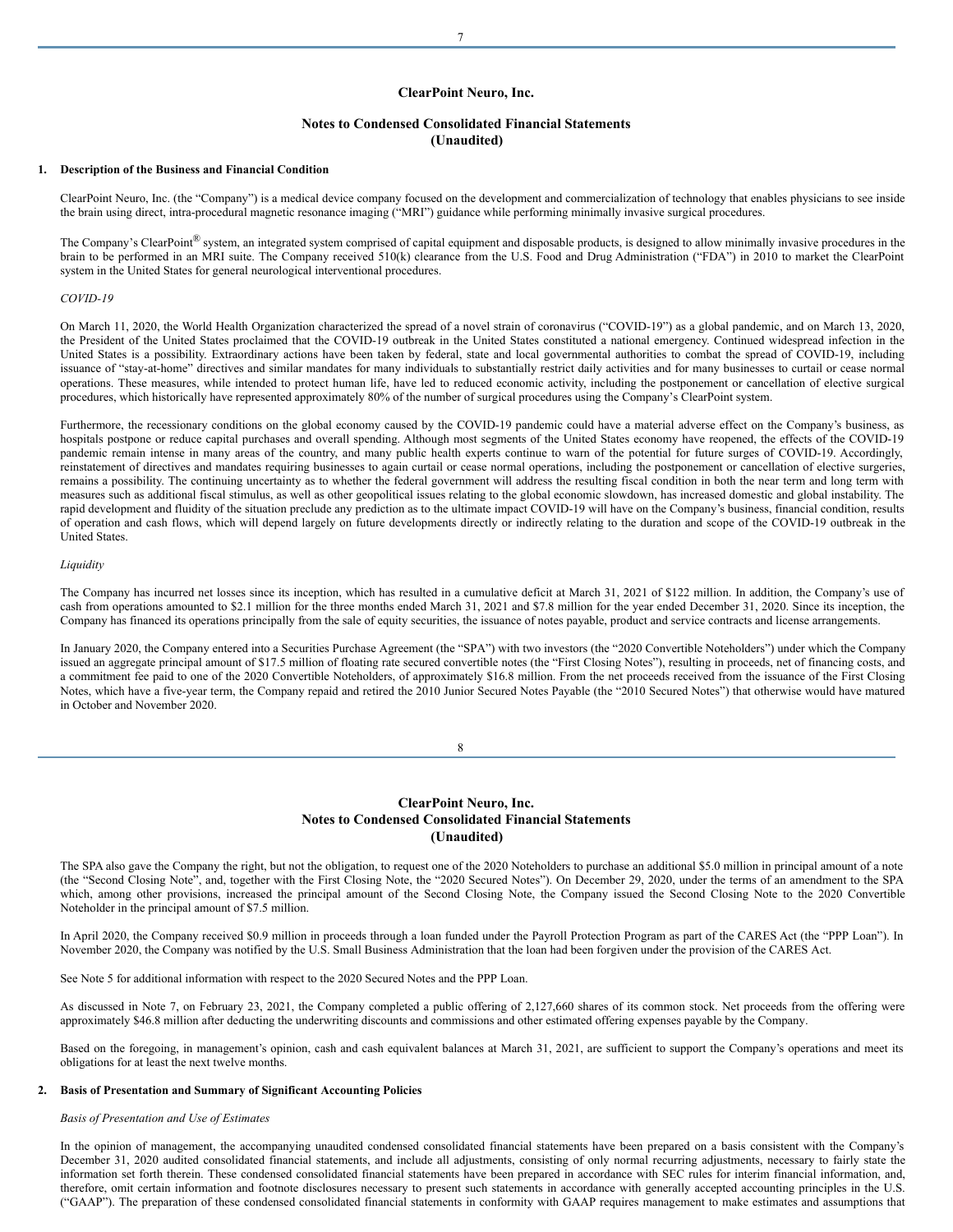affect the reported amounts of assets, liabilities, revenue, expenses and the related disclosures at the date of the financial statements and during the reporting period. Actual results could materially differ from these estimates. These condensed consolidated financial statements should be read in conjunction with the audited consolidated financial statements and notes thereto included in the Company's 2020 Form 10-K. The accompanying condensed consolidated balance sheet as of December 31, 2020 has been derived from the audited consolidated financial statements at that date but does not include all information and footnotes required by GAAP for a complete set of financial statements. The results of operations for the three months ended March 31, 2021 may not be indicative of the results to be expected for the entire year or any future periods.

#### *Inventory*

Inventory is carried at the lower of cost (first-in, first-out method) or net realizable value. Items in inventory relate predominantly to the Company's ClearPoint system. Software license inventory related to ClearPoint systems undergoing on-site customer evaluation is included in inventory in the accompanying condensed consolidated balance sheets. All other software license inventory is classified as a non-current asset. The Company periodically reviews its inventory for obsolete items and provides a reserve upon identification of potential obsolete items.

#### *Intangible Assets*

The Company is a party to certain license agreements that provide rights to the Company for the development and commercialization of products in the functional neurosurgery field. Under the terms of those license agreements, the Company made payments to the licensors upon execution of the license agreements for access to the underlying technologies and will make future payments based on the achievement of regulatory and commercialization milestones as defined in the license agreements.

#### 9

## **ClearPoint Neuro, Inc. Notes to Condensed Consolidated Financial Statements (Unaudited)**

In conformity with Accounting Standards Codification Section 350, "Intangibles – Goodwill and Other," the Company amortizes its investment in the license rights described above over an expected useful life of five years. In addition, the Company periodically evaluates the recoverability of its investment in the license rights and records an impairment charge in the event such evaluation indicates that the Company's investment is not likely of being recovered.

#### *Revenue Recognition*

The Company's revenue is comprised primarily of: (1) product revenue resulting from the sale of functional neurosurgery, navigation, therapy, and biologics and drug delivery disposable products; (2) product revenue resulting from the sale of ClearPoint capital equipment and software; (3) revenue resulting from the service, installation, training and shipping related to ClearPoint capital equipment and software; and (4) clinical case support revenue in connection with customer-sponsored clinical trials. The Company recognizes revenue when control of the Company's products and services is transferred to its customers in an amount that reflects the consideration the Company expects to receive from its customers in exchange for those products and services, in a process that involves identifying the contract with a customer, determining the performance obligations in the contract, determining the contract price, allocating the contract price to the distinct performance obligations in the contract, and recognizing revenue when the performance obligations have been satisfied. A performance obligation is considered distinct from other obligations in a contract when it provides a benefit to the customer either on its own or together with other resources that are readily available to the customer and is separately identified in the contract. When a contract calls for the satisfaction of multiple performance obligations for a single contract price, the Company allocates the contract price among the performance obligations based on the relative stand-alone prices for each such performance obligation customarily charged by the Company. The Company considers a performance obligation satisfied once it has transferred control of a good or service to the customer, meaning the customer has the ability to use and obtain the benefit of the good or service. The Company recognizes revenue for satisfied performance obligations only when it determines there are no uncertainties regarding payment terms or transfer of control.

#### *Lines of Business; Timing of Revenue Recognition*

Functional neurosurgery navigation product, biologics and drug delivery systems product, and therapy product sales: Revenue from the sale of functional neurosurgery navigation products (consisting of disposable products sold commercially and related to cases utilizing the Company's ClearPoint system), biologics and drug delivery systems (consisting primarily of disposable products related to customer-sponsored clinical trials utilizing the ClearPoint system), and therapy products (consisting primarily of disposable laser-related products used in non-neurosurgical procedures), is generally based on customer purchase orders, the predominance of which require delivery within one week of the order having been placed, and are recognized at the point in time of delivery to the customer, which is the point at which legal title, and risks and rewards of ownership, along with physical possession, transfer to the customer.

· *Capital equipment and software sales*

- o *Capital equipment and software sales preceded by evaluation periods:* The predominance of capital equipment and software sales (consisting of integrated computer hardware and software that are integral components of the Company's ClearPoint system) are preceded by customer evaluation periods of generally 90 days. During these evaluation periods, installation of, and training of customer personnel on, the systems have been completed and the systems have been in operation. Accordingly, revenue from capital equipment and software sales following such evaluation periods is recognized at the point in time the Company is in receipt of an executed purchase agreement or purchase order.
- o *Capital equipment and software sales not preceded by evaluation periods:*Revenue from sales of capital equipment and software not having been preceded by an evaluation period is recognized at the point in time that the equipment has been delivered to the customer.

#### 10

## **ClearPoint Neuro, Inc. Notes to Condensed Consolidated Financial Statements (Unaudited)**

For both types of capital equipment and software sales described above, the Company's determination of the point in time at which to recognize revenue represents that point at which the customer has legal title, physical possession, and the risks and rewards of ownership, and the Company has a present right to payment.

· *Therapy services:* The Company recognizes revenue for such services at the point in time that the performance obligation has been satisfied.

Biologics and drug delivery services-Outsourced technical clinical support of cases performed pursuant to customer-sponsored clinical trials: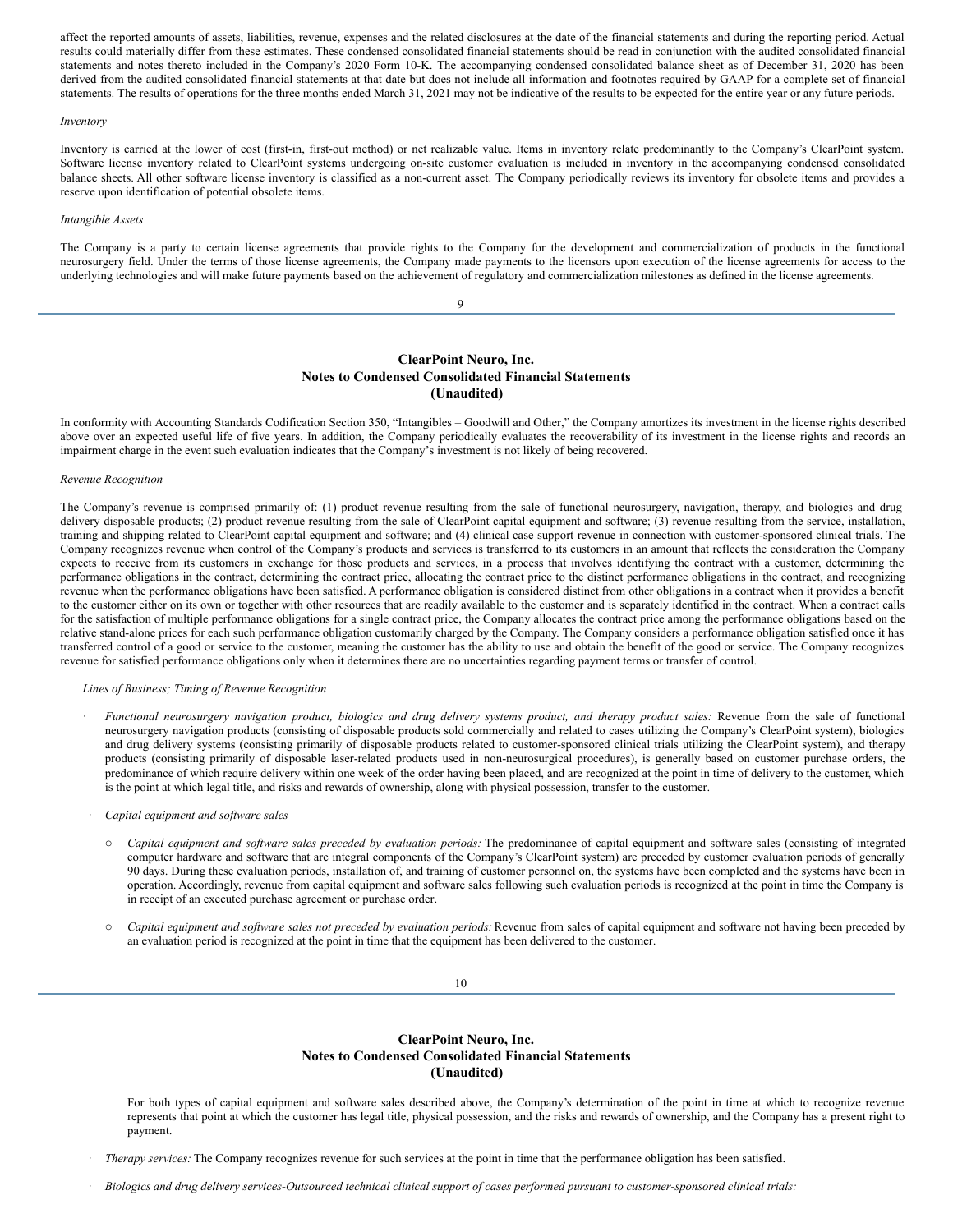- o *Service Access Fees:* For contracts in which the Company receives a periodic fixed fee, irrespective of the number of cases attended by Company personnel during such periods, revenue is recognized ratably over the period covered by such fees. A time-elapsed output method is used for such fees because the Company transfers control evenly by providing a stand-ready service.
- o *Procedure-Based Fees*: The Company recognizes revenue at the point in time a case is attended by Company personnel.
- · *Capital equipment-related services:*
	- $O$  *Equipment service:* Revenue from service of ClearPoint capital equipment and software previously sold to customers is based on agreements with terms ranging from one to three years and revenue is recognized ratably on a monthly basis over the term of the service agreement. A time-elapsed output method is used for service revenue because the Company transfers control evenly by providing a stand-ready service.
	- o *Installation, training and shipping:* Consistent with the Company's recognition of revenue for capital equipment and software sales as described above, fees for installation, training and shipping in connection with sales of capital equipment and software that have been preceded by customer evaluation periods are recognized as revenue at the point in time the Company is in receipt of an executed purchase order for the equipment and software. Installation, training and shipping fees related to capital equipment and software sales not having been preceded by an evaluation period are recognized as revenue at the point in time that the related services are performed.

The Company operates in one industry segment, and substantially all its sales are to U.S.-based customers.

Payment terms under contracts with customers generally are in a range of 30-60 days after the customers' receipt of the Company's invoices.

The Company provides a one-year warranty on its functional neurosurgery navigation products, biologics and drug delivery products, and capital equipment and software products that are not otherwise covered by a third-party manufacturer's warranty. The Company's contracts with customers do not provide for a right of return other than for product defects.

See Note 3 for additional information regarding revenue recognition.

#### *Net Loss Per Share*

The Company computes net loss per share using the weighted-average number of common shares outstanding during the period. Basic and diluted net loss per share are the same because the conversion, exercise or issuance of all potential common stock equivalents, which comprise the entire amount of the Company's outstanding common stock options and warrants, as described in Note 7, and the potential conversion of the 2020 Secured Notes and the Second Closing Note, as described in Note 5, would be anti-dilutive.

### 11

## **ClearPoint Neuro, Inc. Notes to Condensed Consolidated Financial Statements (Unaudited)**

### *Concentration Risks and Other Risks and Uncertainties*

Financial instruments that potentially subject the Company to significant concentrations of credit risk consist primarily of cash and cash equivalents and accounts receivable. The Company holds substantially all its cash and cash equivalents on deposit with financial institutions in the U.S. insured by the Federal Deposit Insurance Corporation. At March 31, 2021, the Company had approximately \$60 million in bank balances that were in excess of the insured limits.

One customer accounted for 14% of accounts receivable at March 31, 2021, and one customer accounted for 11% of accounts receivable at December 31, 2020.

One customer, a related party as discussed in Note 3, accounted for 17% and 28% of total sales in the three-month periods ended March 31, 2021 and 2020, respectively.

Prior to granting credit, the Company performs credit evaluations of its customers' financial condition, and generally does not require collateral from its customers. The Company will provide an allowance for doubtful accounts when collections become doubtful. The allowance for doubtful accounts at each of March 31, 2021 and December 31, 2020 was \$0.06 million.

The Company is subject to risks common to emerging companies in the medical device industry, including, but not limited to: new technological innovations; acceptance and competitiveness of its products; dependence on key personnel; dependence on key suppliers; changes in general economic conditions and interest rates; protection of proprietary technology; compliance with changing government regulations; uncertainty of widespread market acceptance of products; access to credit for capital purchases by customers; and product liability claims. Certain components used in manufacturing have relatively few alternative sources of supply and establishing additional or replacement suppliers for such components cannot be accomplished quickly. The inability of any of these suppliers to fulfill the Company's supply requirements may negatively impact future operating results.

### *Adoption of New Accounting Standard*

Effective January 1, 2021, the Company adopted, on a modified retrospective method of transition, the provisions of Accounting Standards Update No. 2020-06, "Debt – Debt with Conversion and Other Options (Subtopic 470-20) and Derivatives and Hedging – Contracts in Entity's Own Equity (Subtopic 815-40) – Accounting for Convertible Instruments and Contracts in an Entity's Own Equity" (the "ASU"). The ASU is effective for public companies, other than smaller reporting companies as defined by the SEC, for fiscal years beginning after December 15, 2021, and for smaller reporting companies, which is the Company's current classification, for fiscal years beginning after December 31, 2023. However, the ASU permits early adoption no earlier than for fiscal years beginning after December 31, 2020, and the Company elected such early adoption. The ASU amends prior authoritative literature to reduce the number of accounting models for, among others, convertible debt instruments for which the embedded conversion features of such instruments had previously been required to be separated from the host contract. The Company determined that the conversion feature embedded in the Second Closing Note (see Note 5) was within the scope of the ASU. Accordingly, the discount originally recorded in connection with the issuance of the Second Closing Note and a corresponding amount recorded in additional paid-in capital, each in the amount of approximately \$3.1 million at the date of issuance of the Second Closing Note, were reversed as of the date of adoption of the ASU.

### *Reclassifications*

The accompanying consolidated statement of operations for the three months ended March 31, 2021 contains: (a) certain items formerly classified as service revenue that that have been reclassified to product revenue; (b) certain items formerly classified as general and administrative expenses, research and development expenses, and sales and marketing expenses that have been reclassified to cost of revenue; and (c) an item formerly classified as interest expense that has been reclassified as other expense. The accompanying condensed consolidated statement of operations for the three months ended March 31, 2020 has been conformed to the 2021 presentation.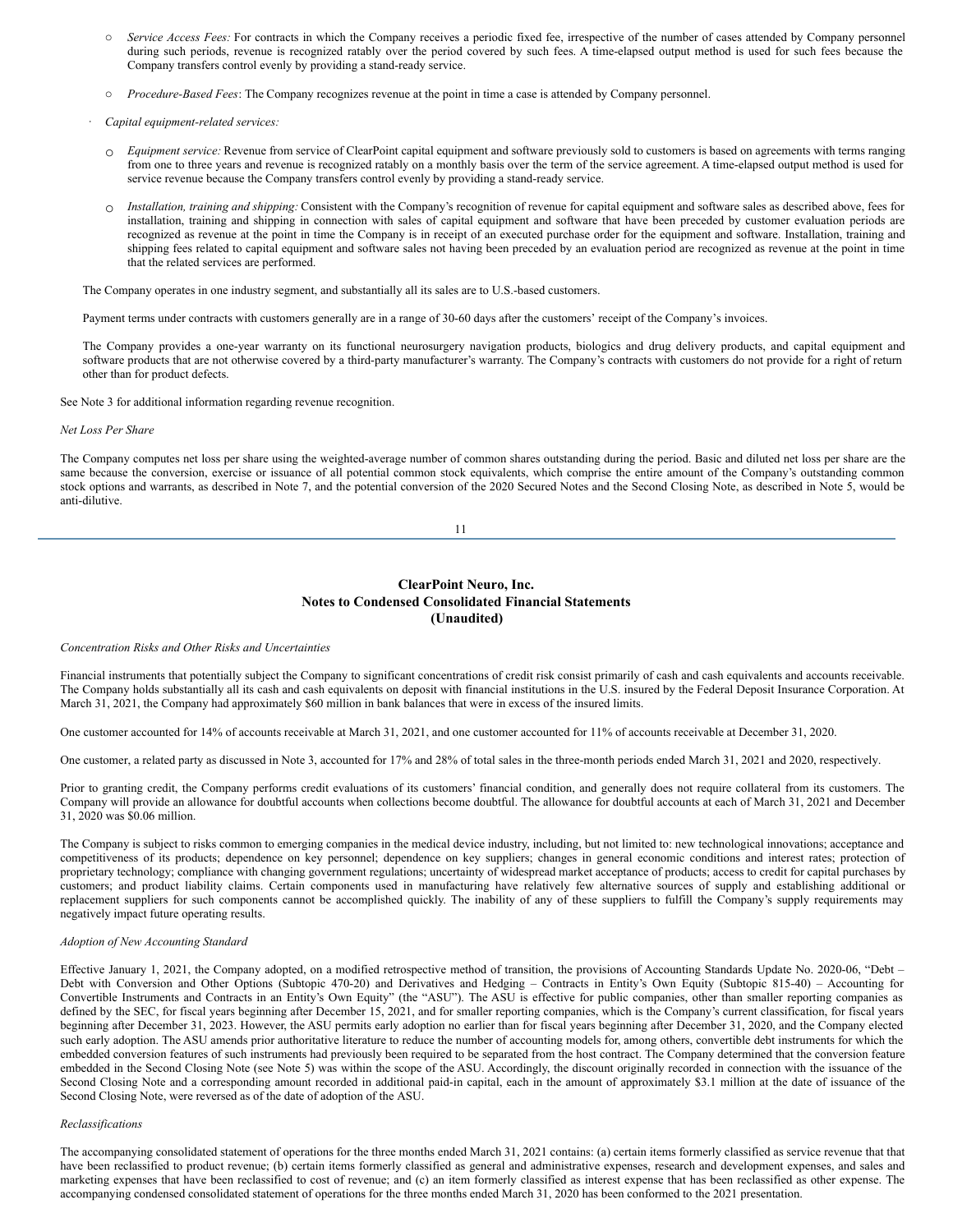## **ClearPoint Neuro, Inc. Notes to Condensed Consolidated Financial Statements (Unaudited)**

### **3. Revenue Recognition**

*Revenue by Service Line*

|                                                   |       | Three Months Ended March 31, |  |  |  |  |  |
|---------------------------------------------------|-------|------------------------------|--|--|--|--|--|
| (in thousands)                                    | 2021  | 2020                         |  |  |  |  |  |
| Functional neurosurgery navigation and therapy    |       |                              |  |  |  |  |  |
| Disposable products                               | 1,917 | 1,742                        |  |  |  |  |  |
| Biologics and drug delivery                       |       |                              |  |  |  |  |  |
| Disposable products                               | 914   | 173                          |  |  |  |  |  |
| <b>Services</b>                                   | 746   | 856                          |  |  |  |  |  |
| Subtotal – biologics and drug delivery revenue    | 1,660 | 1,029                        |  |  |  |  |  |
| Capital equipment and software                    |       |                              |  |  |  |  |  |
| Systems and software products                     | 331   | 264                          |  |  |  |  |  |
| Services                                          | 122   | 81                           |  |  |  |  |  |
| Subtotal – capital equipment and software revenue | 453   | 345                          |  |  |  |  |  |
| Total revenue                                     | 4,030 | 3,116                        |  |  |  |  |  |

### *Contract Balances*

- · *Contract assets* Substantially all the Company's contracts with customers are based on customer-issued purchase orders for distinct products or services. Customers are billed upon delivery of such products or services, and the related contract assets comprise the accounts receivable balances included in the accompanying condensed consolidated balance sheets.
- Contract liabilities The Company generally bills and collects capital equipment and software-related service fees at the inception of the service agreements, which have terms ranging from one to three years. The unearned portion of such service fees is classified as deferred revenue.
	- During the three months ended March 31, 2021, the Company recognized capital equipment and software-related service revenue of approximately \$0.1 million, which was previously included in deferred revenue in the accompanying condensed consolidated balance sheet at December 31, 2020.

In 2019, the Company entered into a Development Services Agreement with a customer under which the Company was entitled to bill the customer for an upfront payment of \$0.13 million, of which approximately \$0.06 million is included in deferred revenue in each of the accompanying March 31, 2021 and December 31, 2020 condensed consolidated balance sheets.

Commencing in 2019, the Company was a party to a Letter of Intent and a related Statement of Work (together with the Letter of Intent, the "Project Documents") with a customer who is a stockholder and a noteholder (see Note 5), and an officer of whom is a member of the Company's Board of Directors, to commence a product development project. Under the terms of the Project Documents, the Company was entitled to bill the customer for: (a) an upfront, nonrefundable payment of \$0.5 million which was received in 2019; and (b) quarterly service fees of \$0.5 million. In February 2020, the Company entered into a Supply Agreement and a Statement of Work (the "European SOW") with a European affiliate of the customer. Under the terms of the European SOW, the Company was entitled to bill the customer on a quarterly basis, commencing in the first quarter of 2020, for service fees of \$0.25 million. During 2020, the clinical trials contemplated by the Project Documents and the European SOW were delayed as a result of the COVID-19 pandemic. As a result, the Company agreed to reduce such quarterly service fees by an aggregate of \$0.25 million through September 30, 2020. In November 2020, the Company entered into an addendum to the Project Documents and the European SOW that, among other provisions, set the customer's aggregate at \$0.7 million per quarter, effective October 1, 2020. The Company recognized as revenue the upfront payment described in this paragraph ratably over the initial two years of the term of the Project Documents, corresponding to the estimated period in which the related performance obligations were expected to be satisfied, and recognizes as revenue the quarterly service fees described in this paragraph as stand-by services beginning in the quarter such services commenced. Based on the foregoing: (a) the Company recognized revenue of approximately \$0.7 million for each of the three months ended March 31, 2021 and 2020; (b) there was no accounts receivable balance from the customer at March 31, 2021; accounts receivable from the customer at December 31, 2020 amounted to approximately \$0.1 million; and (c) approximately \$0.07 million and \$0.1 million of the aggregate amount of all the payments described in this paragraph were included in deferred revenue in the accompanying condensed consolidated balance sheets at March 31, 2021 and December 31, 2020, respectively.

13

## **ClearPoint Neuro, Inc. Notes to Condensed Consolidated Financial Statements (Unaudited)**

The Company offers an upgraded version of its software at no additional charge to customers purchasing a three-year systems service agreement. The transaction prices of the software and the service agreement are determined through an allocation of the service agreement price based on the standalone prices of the software and the service agreements customarily charged by the Company. The transaction price of the software is recognized as revenue upon its installation and comprised approximately \$0.1 million of unbilled accounts receivable at each of March 31, 2021 and December 31, 2020.

## *Remaining Performance Obligations*

The Company's contracts with customers, other than capital equipment and software-related service agreements discussed below, are predominantly of terms less than one year. Accordingly, the transaction prices of remaining performance obligations related to such contracts at March 31, 2021 are not material.

Revenue with respect to remaining performance obligations related to capital equipment and software-related service agreements with original terms in excess of one year and the upfront payments discussed under the heading "Contract Balances" above amounted to approximately \$0.6 million at March 31, 2021. The Company expects to recognize this revenue within the next three years.

### **4. Inventory**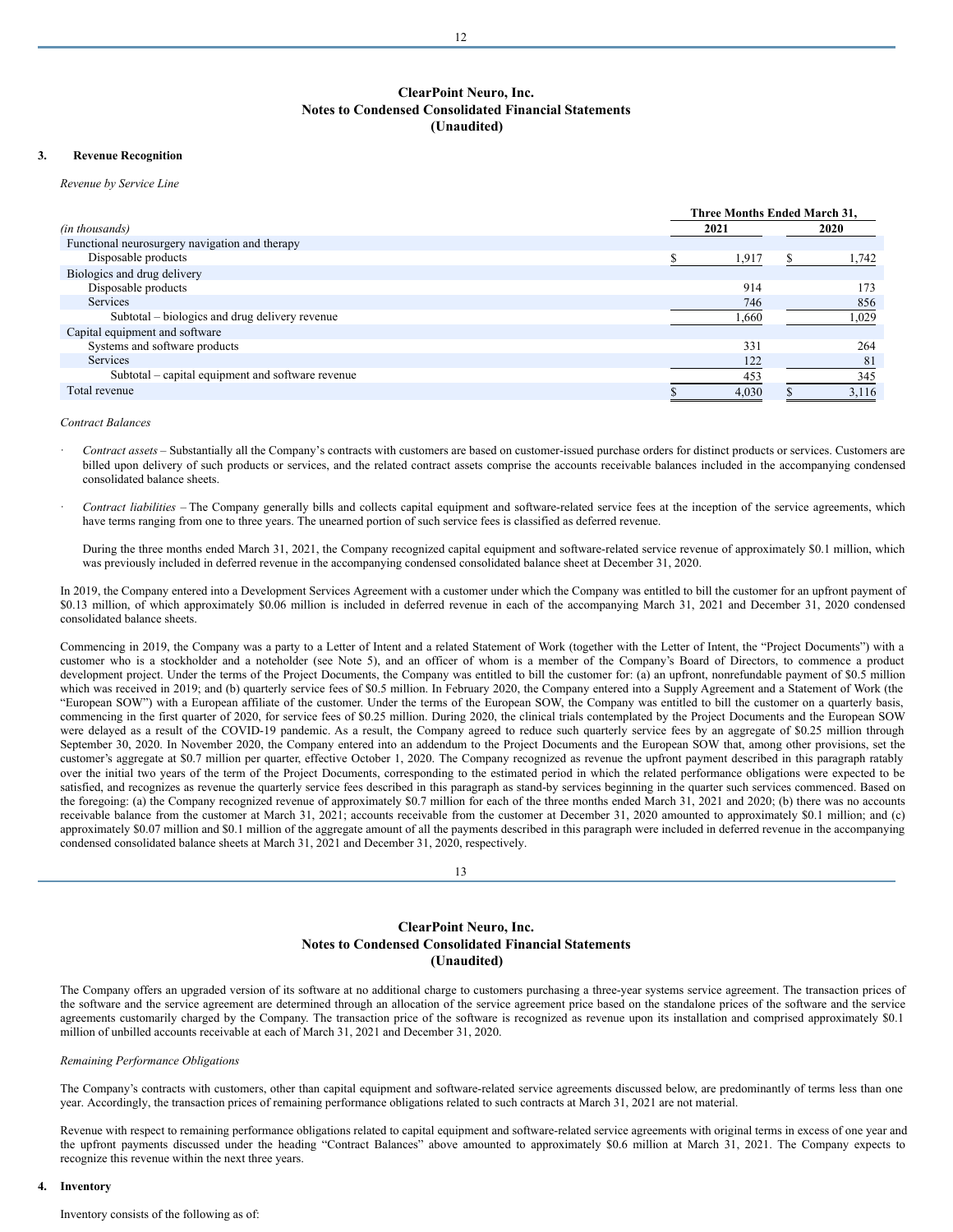|                                            |      | March 31, | December 31, |       |  |
|--------------------------------------------|------|-----------|--------------|-------|--|
| (in thousands)                             | 2021 |           | 2020         |       |  |
| Raw materials and work in process          |      | 1.630     |              | 1,485 |  |
| Software licenses                          |      | 175       |              | 193   |  |
| Finished goods                             |      | 1,461     |              | 1,560 |  |
| Inventory, net, included in current assets |      | 3,266     |              | 3,238 |  |
| Software licenses – non-current            |      | 589       |              | 589   |  |
| Total                                      |      | 3.855     |              | 3.827 |  |

### **5. Notes Payable**

On January 29, 2020 (the "Closing Date"), the Company completed a financing transaction (the "2020 Financing Transaction") with the 2020 Convertible Noteholders, whereby the Company issued an aggregate principal amount of \$17,500,000 of the First Closing Notes pursuant to the SPA dated January 11, 2020. Unless earlier converted or redeemed, the First Closing Notes will mature on the fifth anniversary of the Closing Date, and bear interest at a rate equal to the sum of (i) the greater of (a) the three (3) month London Interbank Offered Rate ("LIBOR") and (b) two percent (2%), plus (ii) a margin of 2% on the outstanding balance of the First Closing Notes, payable quarterly on the first business day of each calendar quarter. The First Closing Notes may be converted at a price of \$6.00 per share, subject to certain adjustments set forth in the SPA, and may not be pre-paid without the consent of the noteholder, provided that the Company must offer to pre-pay such other noteholder on the same terms and conditions.

At the Closing Date, the SPA gave the Company the right, but not the obligation, to request at any time on or prior to January 11, 2022, that one of the 2020 Convertible Noteholders purchase an additional \$5.0 million in aggregate principal amount of Second Closing Note and an additional \$10.0 million in aggregate principal amount of Third Closing Note (as defined in the SPA; together, with the Second Closing Note, the "Additional Convertible Notes"), provided that such 2020 Convertible Noteholder has the right, but not the obligation, to purchase such notes. The Additional Convertible Notes would also mature on the fifth anniversary of the Closing Date.

14

## **ClearPoint Neuro, Inc. Notes to Condensed Consolidated Financial Statements (Unaudited)**

On December 29, 2020, the Company and the 2020 Convertible Noteholders entered into an amendment to the SPA (the "Amendment"), the terms of which, among other provisions, provided for: (a) an increase in the principal amount of the Second Closing Note to \$7.5 million; (b) a revision of the interest rate to be borne by the Second Closing Note to consist of: (i) cash interest of 2% per annum, payable quarterly; and (ii) payment-in-kind interest of 5% per annum, accruable quarterly as an addition to the unpaid principal balance of the Second Closing Note; and (c) an increase in the conversion price of the Second Closing Notes to \$10.14 per share, subject to certain adjustments set forth in the SPA. Upon execution of the Amendment, the Company issued the Second Closing Note.

The aggregate carrying amount of the First Closing Notes in the accompanying March 31, 2021 and December 31, 2020 condensed consolidated balance sheets is presented net of: (a) financing costs, comprised of commissions and legal expenses, having an unamortized balance of \$0.3 million and \$0.4 million at those respective dates; and (b) a discount, comprised of a commitment fee paid to one of the 2020 Convertible Noteholders, having an unamortized balance amounting to \$0.2 million at each of those respective dates. The unamortized balance of the financing costs and the discount are charged to interest expense over the term of the First Closing Notes under the effective interest method.

The carrying amount of the Second Closing Note in the accompanying December 31, 2020 consolidated balance sheet is presented net of a discount, amounting to approximately \$3.1 million at December 31, 2020, and representing the value of the deemed beneficial conversion feature embedded in the Second Closing Note. A beneficial conversion feature is deemed to be beneficial when the conversion price, discussed above, is lower than the closing price per share of the Company's common stock, which was \$14.34 on the date of issuance of the Second Closing Note. Under GAAP in existence at the date of issuance of the Second Closing Note, the resulting discount was calculated as the product of (i) the number of shares into which the Second Closing Note could be converted, multiplied by (ii) the difference between the closing price per share and the conversion price. Upon recordation of the discount, a corresponding amount was added to additional paid-in capital. As discussed in Note 2, effective January 1, 2021, the Company adopted the provisions of the ASU that no longer required such beneficial conversion features to be separately accounted for as previously described in this paragraph. As a result, the accompanying March 31, 2021 condensed consolidated balance sheet reflects the elimination of both the discount and the corresponding increase to additional paid-in capital previously described in this paragraph.

Under the terms of the SPA, as amended, the Company retains the right, but not the obligation, to request the 2020 Convertible Noteholder to purchase the Third Closing Note, and the 2020 Convertible Noteholder has the right, but not the obligation, to purchase such note. As of March 31, 2021, the Company had not made such a request.

The 2020 Secured Notes are secured by all the assets of the Company.

An executive officer of one of the 2020 Convertible Noteholders is a member of the Company's Board of Directors, and, pursuant to the terms of the SPA and a Board Observer Agreement entered into by the other 2020 Convertible Noteholder and the Company, the other 2020 Convertible Noteholder appointed a representative to attend and observe meetings of the Company's Board of Directors. On February 25, 2021, such 2020 Convertible Noteholder terminated the Board Observer Agreement, thus precluding its representative from attending future meetings of the Company's Board of Directors.

On January 27, 2020, as a condition to completion of the 2020 Financing Transaction, the Company entered into the Fourth Omnibus Amendment to notes the 2010 Secured Notes, whereby the 2010 Secured Notes were subordinated to the Company's obligations under the terms of the 2020 Secured Notes and the Additional Convertible Notes, as applicable. During the three months ended March 31, 2020, the Company repaid in full the aggregate outstanding principal amount of the 2010 Secured Notes, amounting to approximately \$2.8 million, which, along with the Company's payment of accrued interest amounting to approximately \$0.9 million, resulted in the full retirement of the 2010 Secured Notes.

## *Scheduled Notes Payable Maturities*

Scheduled principal payments as of March 31, 2021 with respect to notes payable are summarized as follows:

| <b>Years ending December 31,</b>               | (in thousands) |
|------------------------------------------------|----------------|
| 2025                                           | 25.097         |
| Total scheduled principal payments             | 25,097         |
| Less: Unamortized financing costs and discount | (582)          |
| Total                                          | 24.515         |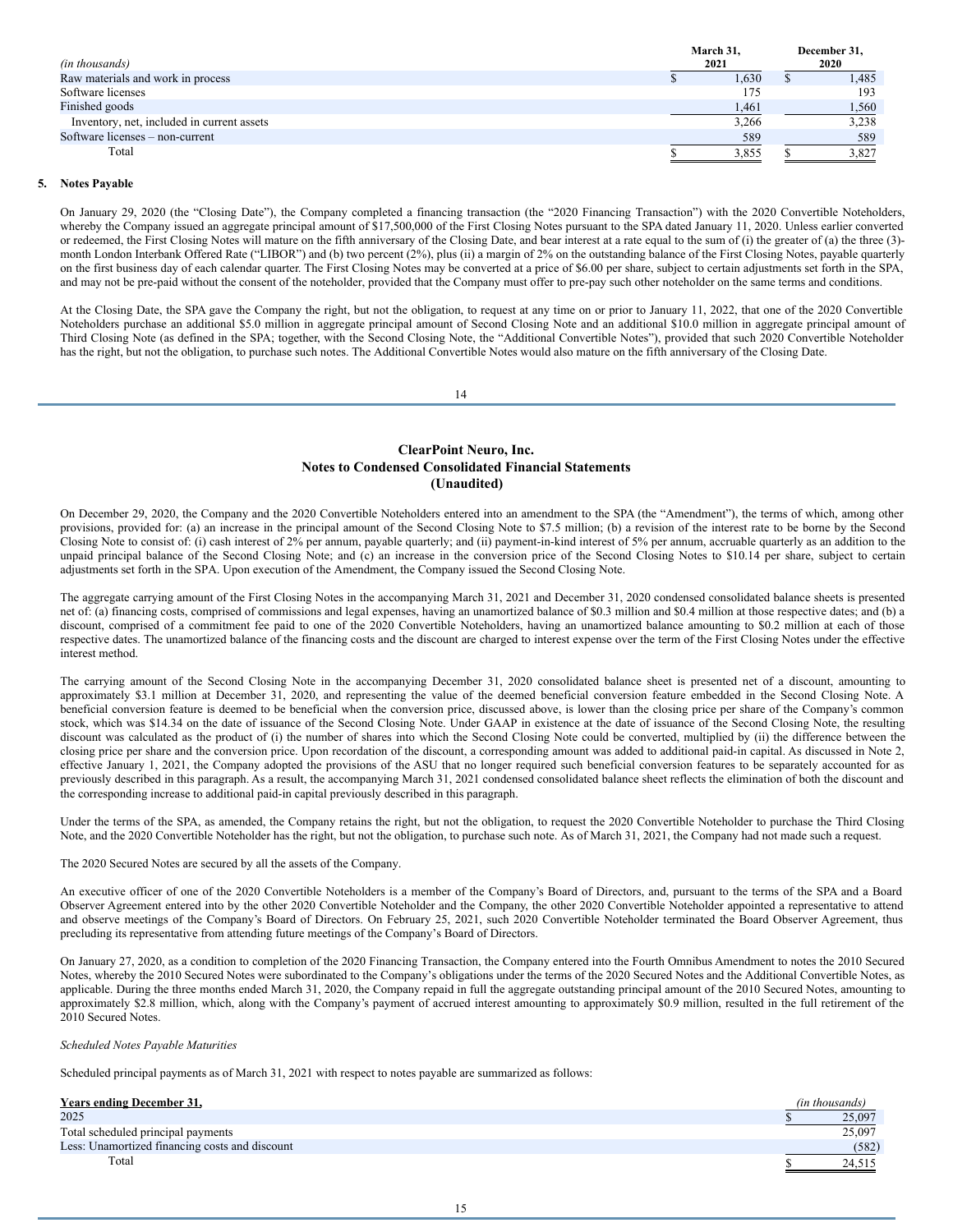## **ClearPoint Neuro, Inc. Notes to Condensed Consolidated Financial Statements (Unaudited)**

### **6. Leases**

The Company leases office space in Irvine, California that houses office space and manufacturing facility under a non-cancellable operating lease. The lease term commenced on October 1, 2018 and expires in September 2023. The Company has the option to renew the lease for two additional periods of five years each. The Company also leases office space in Solana Beach, California that houses certain management, and research and development personnel, and now serves as its corporate headquarters. The lease term commenced on December 15, 2020, is set to expire on December 31, 2026, and is renewable for an additional five-year period, at the Company's option, provided that the Company's landlord has entered into an extension of its lease for the office space that encompasses the Company's office space for at least five years. Both office leases are classified as operating leases in conformity with GAAP.

The lease cost, included in general and administrative expense, was \$0.1 million and \$0.03 million for the three months ended March 31, 2021 and 2020, respectively.

### **7. Stockholders' Equity**

## *2021 Public Of ering*

On February 23, 2021, the Company completed a public offering of 2,127,660 shares of its common stock, composed of 1,850,140 shares of common stock initially offered at a public offering price of \$23.50 per share and an additional 277,520 shares of common stock sold pursuant to the exercise of the underwriters' option to purchase additional shares at the price of \$22.09 per share.

Net proceeds from the offering totaled approximately \$46.8 million after deducting underwriting discounts and commissions, and other offering expenses paid by the Company.

The underwriting agreement contains representations, warranties, agreements and indemnification obligations by the Company that are customary for this type of transaction.

### *Issuance of Common Stock in Lieu of Cash Payments*

Under the terms of the Amended and Restated Non-Employee Director Compensation Plan, each compensated non-employee member of the Company's Board of Directors may elect to receive all or part of his or her director fees in shares of the Company's common stock. Director fees, whether paid in cash or in shares of common stock, are payable quarterly on the last day of each fiscal quarter. The number of shares of common stock issued to directors is determined by dividing the product of: (i)(a) the fees otherwise payable to each director in cash, times (b) the percentage of fees the director elected to receive in shares of common stock, by (ii) the volume weighted average price per share of common stock over the last five trading days of the quarter. During the three months ended March 31, 2021 and 2020, 2,009 shares and 9,731 shares, respectively, were issued to directors as payment for director fees amounting to \$0.04 million in each of the three-month periods ended March 31, 2021 and 2020.

#### *Stock Incentive Plans*

The Company has various share-based compensation plans and share-based compensatory contracts (collectively, the "Plans") under which it has granted share-based awards, such as stock grants, and incentive and non-qualified stock options, to employees, directors, consultants and advisors. Awards may be subject to a vesting schedule as set forth in individual award agreements. Certain of the Plans also have provided for cash-based performance bonus awards.

From October 2017 until June 2020, the Company granted share-based awards under the Company's Second Amended and Restated 2013 Incentive Compensation Plan (the "Second Amended Plan"). On June 2, 2020, the Company's stockholders approved the Company's Third Amended and Restated 2013 Incentive Compensation Plan (the "Third Amended Plan" and, together with the Second Amended Plan, the "2013 Plan"), under which 1.0 million shares of the Company's common stock were made available for future issuances under the 2013 Plan, resulting in a total of 2,956,250 shares of the Company's common stock being reserved for issuance under the 2013 Plan. Of this amount, stock grants of 681,192 shares have been awarded and option grants, net of options terminated, expired or forfeited, of 1,269,947 shares were outstanding as of March 31, 2021. Accordingly, 1,005,111 shares remained available for grants under the 2013 Plan as of that date.

| I<br>I<br>۰, |  |
|--------------|--|
|--------------|--|

## **ClearPoint Neuro, Inc. Notes to Condensed Consolidated Financial Statements (Unaudited)**

Stock option activity under all of the Company's Plans during the three months ended March 31, 2021 is summarized below:

|                                |               | Weighted-<br>average<br>Exercise<br>price per |       | <b>Intrinsic</b><br>$Value^{(1)}$ |                |
|--------------------------------|---------------|-----------------------------------------------|-------|-----------------------------------|----------------|
|                                | <b>Shares</b> |                                               | share |                                   | (in thousands) |
| Outstanding at January 1, 2021 | 1.806.092     |                                               | 7.12  |                                   | 20,760         |
| Exercised                      | (416,900)     |                                               | 2.60  |                                   |                |
| Outstanding at March 31, 2021  | 1,389,192     | ۰D                                            | 8.46  |                                   | 21,516         |

(1) Intrinsic value is calculated as the estimated fair value of the Company's stock at the end of the related period less the option exercise price of in-the-money options.

As of March 31, 2021, there was unrecognized compensation expense of approximately \$1.8 million related to outstanding stock options and shares of restricted stock, which is expected to be recognized over a weighted average period of 2.16 years.

### *Warrants*

Warrants have generally been issued in connection with financing transactions and for terms of up to five years. Common stock warrant activity for the three months ended March 31, 2021 was as follows: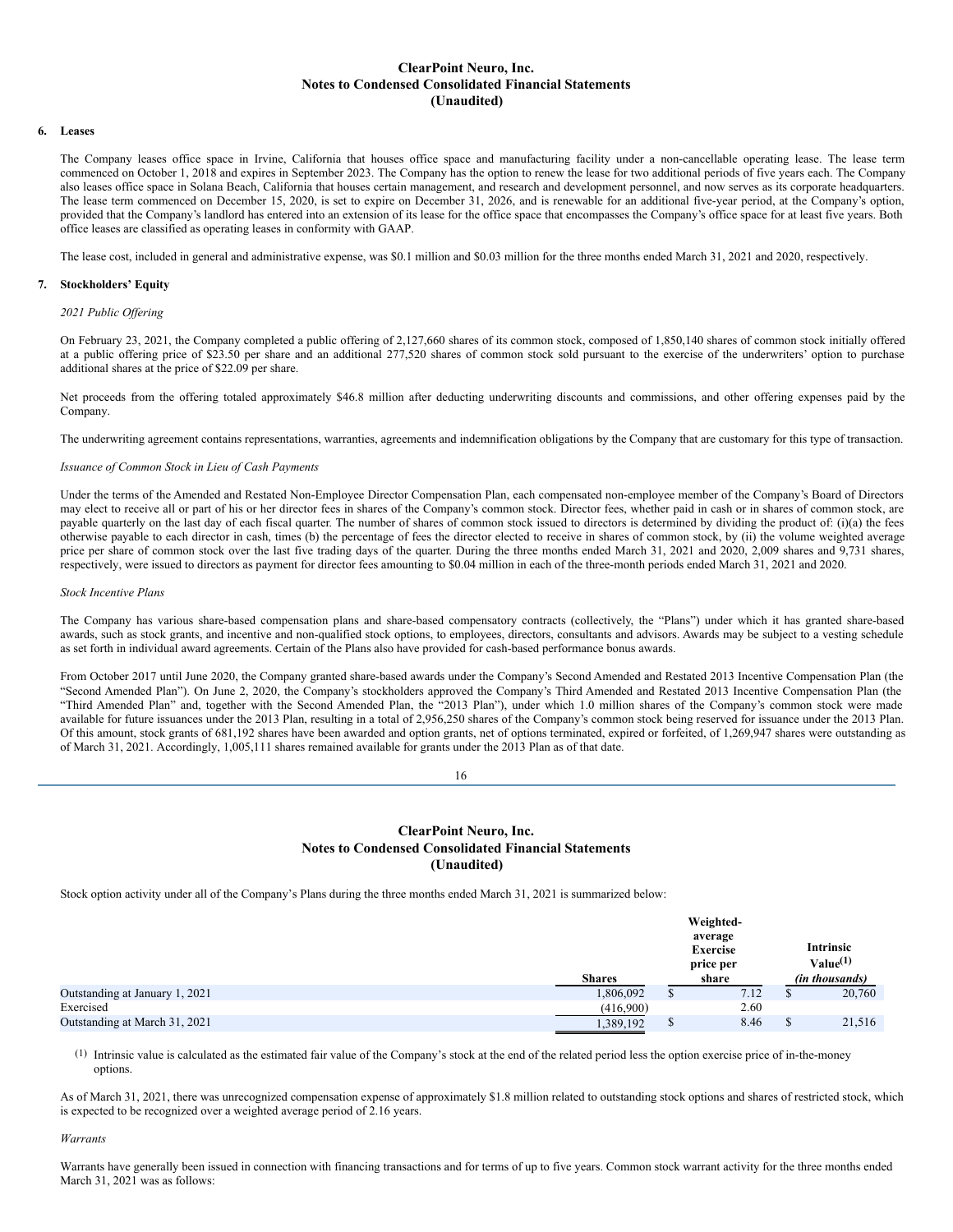|                                | <b>Shares</b> |   | Weighted-<br>average<br><b>Exercise</b><br>price per<br>share |   | Intrinsic<br>$Value^{(1)}$<br>(in thousands) |
|--------------------------------|---------------|---|---------------------------------------------------------------|---|----------------------------------------------|
| Outstanding at January 1, 2021 | 3,082,987     |   | 3.82                                                          | ъ | 37,379                                       |
| Exercised                      | (1,150,647)   |   | 2.31                                                          |   |                                              |
| Outstanding at March 31, 2021  | 1,932,340     | S | 4.72                                                          | S | 31,778                                       |

(1) Intrinsic value is calculated as the estimated fair value of the Company's stock at the end of the related period less the option exercise price of in-the-money options.

## <span id="page-10-0"></span>**ITEM 2. MANAGEMENT'S DISCUSSION AND ANALYSIS OF FINANCIAL CONDITION AND RESULTS OF OPERATIONS.**

The following discussion and analysis of our financial condition and results of operations should be read together with our unaudited condensed consolidated financial statements and the related notes thereto appearing in Part I, Item 1 of this Quarterly Report. This discussion and analysis contains forward-looking statements that are based upon current expectations and involve risks, assumptions and uncertainties. You should review the section titled "Risk Factors" appearing in our 2020 Form 10-K and in Part II, Item 1.A of this Quarterly Report for a discussion of important factors that could cause actual results to differ materially from the results described in or implied by the forward-looking statements described in the following discussion and analysis. In addition, historical results and trends that might appear in this Quarterly Report should not *be interpreted as being indicative of future operations.*

### **Overview**

We are a medical device company that develops and commercializes innovative platforms for performing minimally invasive surgical procedures in the brain under direct, intraprocedural MRI guidance. Our principal product platform is our ClearPoint system, which is in commercial use and is used to perform minimally invasive surgical procedures in the brain. The ClearPoint system utilizes intra-procedural MRI to guide the procedures and is designed to work in a hospital's existing MRI suite. We believe that this product platform delivers better patient outcomes, enhances revenue potential for both physicians and hospitals, and reduces costs to the healthcare system.

In 2010, we received regulatory clearance from the FDA to market our ClearPoint system in the U.S. for general neurosurgery procedures. In 2011, we also obtained CE marking approval for our ClearPoint system, which enables us to sell our ClearPoint system in the European Union. Substantially all our product revenue for the three months ended March 31, 2021 and 2020 relates to sales of our ClearPoint system products and related services. We have financed our operations and internal growth primarily through the sale of equity securities, the issuance of convertible and other secured notes, and license arrangements. We have incurred significant losses since our inception in 1998 as we have devoted substantial efforts to research and development. As of March 31, 2021, we had accumulated losses of approximately \$122 million. We may continue to incur operating losses as we expand our ClearPoint system platform and our business generally.

### **Factors Which May Influence Future Results of Operations**

The following is a description of factors that may influence our future results of operations, and that we believe are important to an understanding of our business and results of operations.

### *COVID-19*

On March 11, 2020, the World Health Organization characterized the spread of COVID-19 as a global pandemic, and on March 13, 2020, the President of the United States proclaimed that the COVID-19 outbreak in the United States constituted a national emergency. Continued widespread infection in the United States is a possibility. Extraordinary actions have been taken by federal, state and local governmental authorities to combat the spread of COVID-19, including issuance of "stay-at-home" directives and similar mandates for many individuals to substantially restrict daily activities and for many businesses to curtail or cease normal operations. These measures, while intended to protect human life, have led to reduced economic activity, including the postponement or cancellation of elective surgical procedures, which historically have represented approximately 80% of the number of surgical procedures using the Company's ClearPoint system.

Furthermore, the recessionary conditions on the global economy caused by the COVID-19 pandemic could have a material adverse effect on the Company's business, as hospitals postpone or reduce capital purchases and overall spending. Although most segments of the United States economy have reopened, the effects of the COVID-19 pandemic remain intense in many areas of the country, and many public health experts continue to warn of the potential for future surges of COVID-19. Accordingly, reinstatement of directives and mandates requiring businesses to again curtail or cease normal operations, including the postponement or cancellation of elective surgeries, remains a possibility. The continuing uncertainty as to whether the federal government will address the resulting fiscal condition in both the near term and long term with measures such as additional fiscal stimulus, as well as other geopolitical issues relating to the global economic slowdown, has increased domestic and global instability. The rapid development and the fluidity of the situation preclude any prediction as to the ultimate impact COVID-19 will have on the Company's business, financial condition, results of operation and cash flows, which will depend largely on future developments directly or indirectly relating to the duration and scope of the COVID-19 outbreak in the United States.

18

### *Key Performance Indicators*

The key performance indicators we utilize on a tactical basis are integrated into our longer-term strategic plan within the following categories:

- Functional neurosurgery navigation
	- Case volume Underlying the revenue from sales of our functional neurosurgery navigation products reflected in the accompanying Condensed Consolidated Financial Statements appearing elsewhere in this Quarterly Report are the procedures, or cases, performed in hospitals utilizing one or more of our products or our clinical services. Case volume data is not influenced by variations in pricing or quantities of product used on a per case basis, and thus provide a more reliable indicator of the growth of our functional neurosurgery navigation line of business. Management analyzes case volume by hospital and by type of procedure to gain information that informs targeted sales and marketing activities. During the three months ended March 31, 2021, the ClearPoint system was used in 214 cases, as compared to 187 cases during the same period in 2020, representing an increase of 14% for the comparative three-month periods. Consistent with the discussion in the section "Results of Operations –Revenue," we attribute this increase to the resumption of elective neurosurgical procedures to near pre-COVID-19 pandemic levels during the three months ended March 31, 2021, as compared to the cessation of such procedures during the same period in 2020.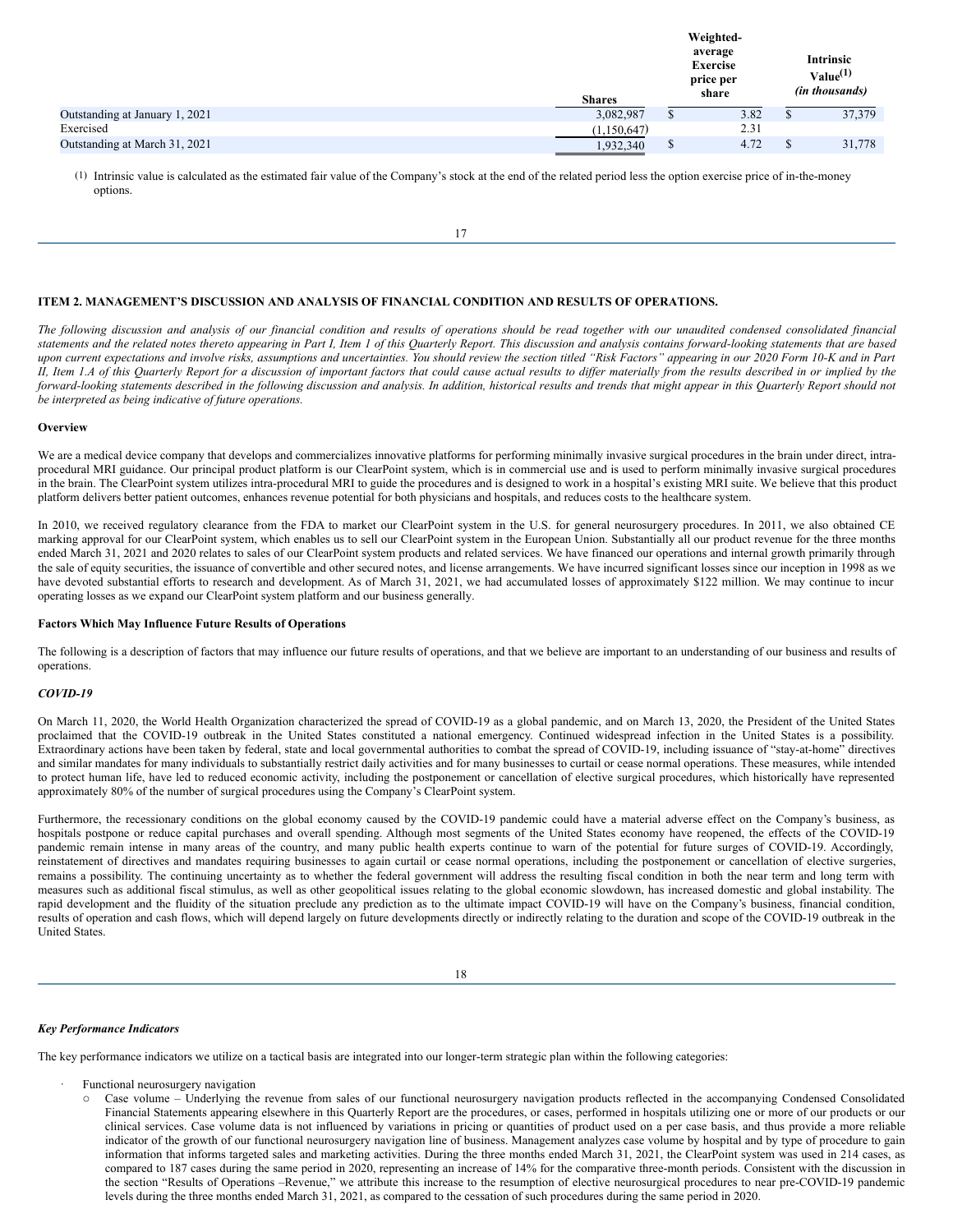- o Number of "Active Surgery Centers" For purposes of analyzing this performance indicator, an Active Surgery Center is a hospital that has purchased products from us or has performed procedures utilizing our ClearPoint system within a rolling 24-month period, and includes hospital sites having purchased the ClearPoint system, as well as sites in which the ClearPoint system is being used on an evaluation basis. The justification for including "evaluation sites" is that our disposable neurosurgery product is sold to such hospitals for their use in cases. In addition to signifying growth, the number of Active Surgery Centers, when analyzed in conjunction with case volume data, further informs targeted sales and marketing activities and confirms where these activities have led to increased penetration of our product lines. As of March 31, 2021, the ClearPoint system was used in more than 60 Active Surgery Centers, which is comparable to the number of such centers as of the same date in 2020. Consistent with the discussion in the section "Results of Operations – Revenue," we attribute the lack of growth in this performance indicator to the COVID-19 pandemic.
- Biologics and drug delivery
	- $\circ$  Number of "Partners" Underlying the revenue from sales of products and services to our biologics and drug delivery customers is the number of customers, or "Partners." Our Partners consist of pharmaceutical and biotech companies that are developing methods to deliver a wide variety of molecules, genes or proteins to targeted brain tissue or structures that would need to bypass the blood-brain barrier for the treatment of a variety of disorders. This is a novel area in which commercialization must be preceded by FDA-mandated clinical trials, which are expensive and time consuming to conduct, and for which the commercial success is uncertain, pending, in part, the outcome of those trials. While our revenue from sales of products and services to these Partners in support of their clinical trials is indicative of growth, the number of such relationships is also of importance as we recognize the possibility that some Partners' research will reach commercial success, and others may not. To the extent our Partners achieve commercial success, our expectation is that we will share in such success through our Partners' use of our products and services in their delivery of therapies. At March 31, 2021, we had commercial relationships with more than 25 Partners, as compared with approximately 20 Partners as of the same date in 2020.
- · Therapy products We do not expect meaningful revenue from therapy products in 2021 insofar as we are targeting a limited market release of such products in 2022. As a result, our milestones in the therapy space are focused on refining the product and obtaining regulatory clearance. Should we be successful in achieving these milestones, we believe our initial performance indicators will focus on case volume and number of Active Surgery Centers, as are currently used in measuring our performance in functional neurosurgery navigation.
- Global scale and efficiency We have been cautious in setting our goals for operations beyond the U.S. so as to conserve our resources and not establish a foreign presence in advance of being assured of a corresponding revenue stream. In late 2020 we took the first steps in leveraging the CE Marks we have for our ClearPoint system and SmartFlow cannula by establishing an initial presence in Europe for product sales and clinical advisory services. From this initial presence, we believe that future global key performance indicators will be similar to those described above for our U.S. business: case volume, number of Active Surgery Centers and number of biologics and drug delivery Partners.

19

## *Revenue*

In 2010, we received 510(k) clearance from the FDA to market our ClearPoint system in the U.S. for general neurosurgery procedures; in February 2011 and May 2018, we also obtained CE marketing approval for our ClearPoint system and SmartFlow cannula, respectively; and in June 2020 we obtained CE marking approval for version 2.0 of our ClearPoint software and our Inflexion head fixation frame. Future revenue from sales of our ClearPoint platform products and services is difficult to predict and may not be sufficient to offset our continuing research and development expenses and our increasing selling, general and administrative expenses.

Generating recurring revenue from the sale of products is an important part of our business model for our ClearPoint system. We anticipate that, over time, recurring revenue will constitute an increasing percentage of our total revenue as we leverage installations of our ClearPoint system to generate recurring sales of our functional neurosurgery navigation products. Our product revenue was approximately \$3.2 million for the three months ended March 31, 2021 and were almost entirely related to our ClearPoint system.

In addition, we expect that, over time, service revenue will constitute an increasing portion of our total revenue based on: (a) leveraging current and future installations of ClearPoint systems, as discussed above, so as to result in an increase in functional neurosurgery service revenue; and (b) increasing biologics and drug delivery service revenue should our customers in this space be successful in expansion of their clinical trials, and should we be successful in continuing to establish relationships with new biologic and drug delivery partners. Our service revenue was approximately \$0.9 million for the three months ended March 31, 2021.

Our revenue recognition policies are more fully described in Note 2 to the Condensed Consolidated Financial Statements included above in Part I, Item 1 in this Quarterly Report.

### *Cost of Revenue*

Cost of revenue includes the direct costs associated with the assembly and purchase of components for functional neurosurgery navigation products, biologics and drug delivery products, non-neurosurgery therapy products, and ClearPoint capital equipment and software which we have sold, and for which we have recognized the revenue in accordance with our revenue recognition policy. Cost of revenue also includes the allocation of manufacturing overhead costs and depreciation of loaned systems installed under our ClearPoint placement program, as well as provisions for obsolete, impaired, or excess inventory. With the anticipated increases in the contribution to total revenue of sales of recurring products and services, as discussed above, we expect gross margin, as a percentage of total revenue, to increase over time.

#### *Research and Development Costs*

Our research and development costs consist primarily of costs associated with the conceptualization, design, testing, and prototyping of our ClearPoint system products. Such costs include salaries, travel, and benefits for research and development personnel, including related share-based compensation; materials and laboratory supplies in research and development activities; consultant costs; and licensing costs related to technology not yet commercialized. We anticipate that, over time, our research and development costs may increase as we: (i) continue to develop enhancements to our ClearPoint system; and (ii) seek to expand the application of our technological platforms. From our inception through March 31, 2021, we have incurred approximately \$63 million in research and development expenses.

Product development timelines, likelihood of success, and total costs can vary widely by product candidate. There are also risks inherent in the regulatory clearance and approval process. At this time, we are unable to estimate with any certainty the costs that we will incur in our efforts to expand the application of our technological platforms.

### *Sales and Marketing, and General and Administrative Expenses*

Our sales and marketing, and general and administrative expenses consist primarily of salaries, incentive-based compensation, travel and benefits, including related share-based compensation; marketing costs; professional fees, including fees for attorneys and outside accountants; occupancy costs; insurance; and other general and administrative expenses, which include, but are not limited to, corporate licenses, director fees, hiring costs, taxes, postage, office supplies and meeting costs. Our sales and marketing expenses are expected to increase due to costs associated with the commercialization of our ClearPoint system and the increased headcount necessary to support growth in operations.

## **Critical Accounting Policies**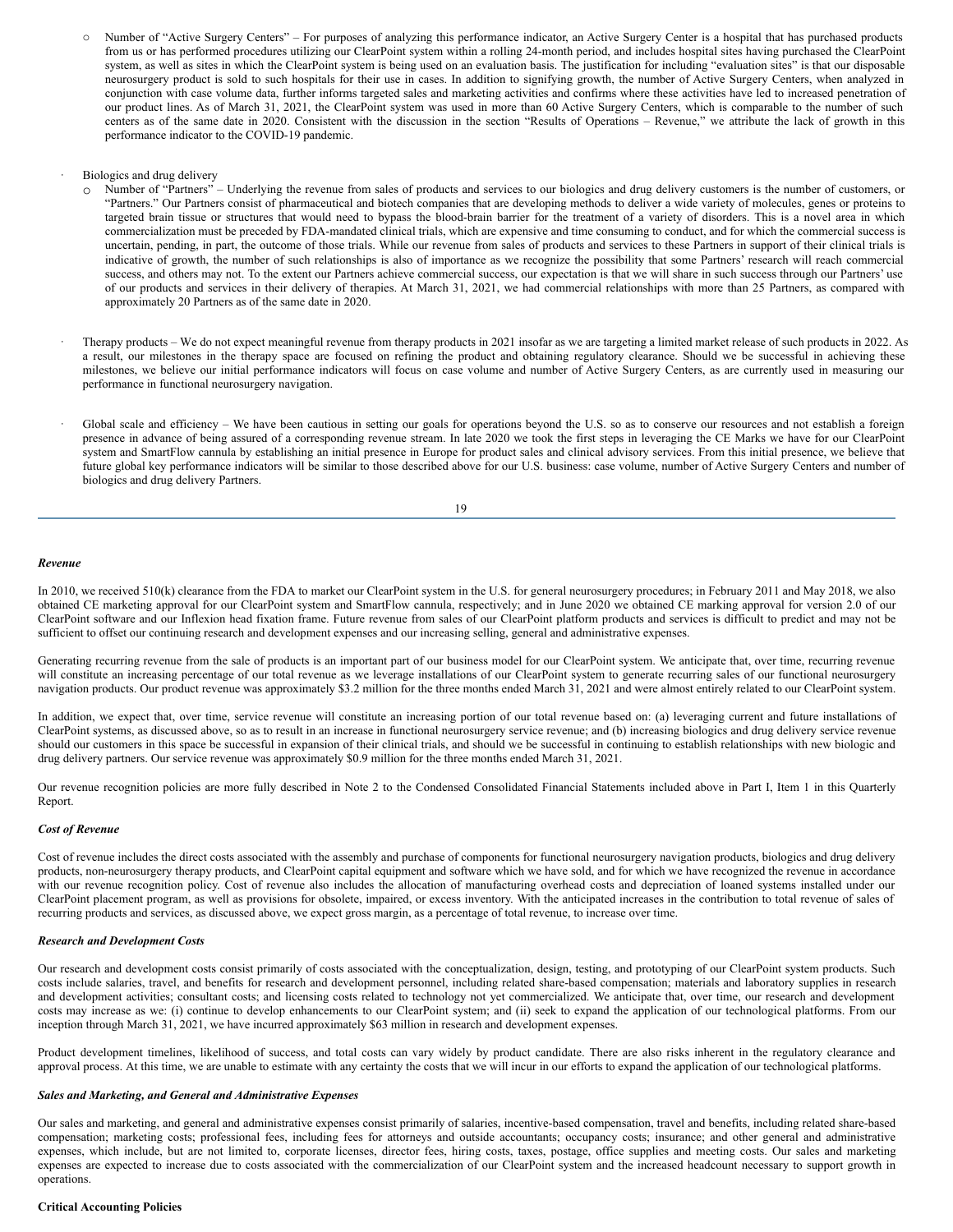There have been no significant changes in our critical accounting policies during the three months ended March 31, 2021 as compared to the critical accounting policies described in our 2020 Form 10-K.

20

## **Results of Operations**

## *Three Months Ended March 31, 2021 Compared to the Three Months Ended March 31, 2020*

|                                     | Three Months Ended March 31. |  |         |                      |  |
|-------------------------------------|------------------------------|--|---------|----------------------|--|
| (Dollars in thousands)              | 2021                         |  | 2020    | Percentage<br>Change |  |
| Product revenue                     | 3,162                        |  | 2,179   | 45%                  |  |
| Service and other revenue           | 868                          |  | 937     | (7)%                 |  |
| Total revenue                       | 4,030                        |  | 3,116   | 29%                  |  |
| Cost of revenue                     | 1,416                        |  | 932     | 52%                  |  |
| Research and development costs      | 1,563                        |  | 818     | 91%                  |  |
| Sales and marketing expenses        | 1,575                        |  | 1,299   | 21%                  |  |
| General and administrative expenses | 1,657                        |  | 1,276   | 30%                  |  |
| Other expense:                      |                              |  |         |                      |  |
| Other expense, net                  | (25)                         |  | (4)     | $NM\%$               |  |
| Interest expense, net               | (332)                        |  | (842)   | (61)%                |  |
| Net loss                            | (2, 538)                     |  | (2,055) | 24%                  |  |

### NM – The percentage change is not meaningful.

*Revenue.* Total revenue was \$4.0 million for the three months ended March 31, 2021, and \$3.1 million for the three months ended March 31, 2020, which represents an increase of \$0.9 million, or 29%.

Functional neurosurgery navigation revenue, which consists of disposable product commercial sales related to cases utilizing the ClearPoint system, increased 10% to \$1.9 million for the three months ended March 31, 2021, from \$1.7 million for the same period in 2020. This increase reflects the resumption in the three months ended March 31, 2021, of elective surgical procedures, which were postponed or cancelled during the three months ended March 31, 2020, due to the effects of the COVID-19 pandemic. Although elective surgeries have resumed, we are unable to determine the extent to which such factors as the timing, adoption or viability of such resumption will impact our revenue due to the persistence of the COVID-19 pandemic and our inability to determine the length of time that the COVID-19 pandemic will adversely affect our product revenue. There were no increases in functional neurosurgery product prices during the period between the three months ended March 31, 2021 and the same period in 2020 that would be reasonably expected to affect a typical customer order.

Biologics and drug delivery revenue, which includes sales of disposable products and services related to customer-sponsored clinical trials utilizing our products, increased 61% to \$1.7 million for the three months ended March 31, 2021, from \$1.0 million for the same period in 2020. This increase was due to an increase, during the quarter ended March 31, 2021, relative to the same period in 2020, in biologic and drug delivery product revenue of \$0.7 million, partially offset by a decrease in biologic and drug delivery service revenue. This increase notwithstanding, our biologic and drug delivery customers are reestablishing their estimated timelines for initiation or resumption of their clinical trials, however, these timelines have not been finalized, given the uncertainties of when hospitals will be able to resume such clinical trial cases. Accordingly, depending on the length of the COVID-19 pandemic, future biologics and drug delivery revenue could be adversely impacted. There were no increases in biologics and drug delivery product prices during the period between the three months ended March 31, 2021 and the same period in 2020 that would be reasonably expected to affect a typical customer order.

Capital equipment and software revenue, consisting of sales of ClearPoint reusable hardware and software, and of related services, increased 31% to \$0.5 million for the three months ended March 31, 2021, from \$0.3 million for the same period in 2020. While revenue from this product line historically has varied from quarter to quarter, we believe that the increase represents the partial resumption of hospitals' capital equipment acquisition activities subsequent to such activities having been curtailed due to the COVID-19 pandemic. There were no increases in capital equipment product prices during the period between the three months ended March 31, 2021 and the same period in 2020 that would be reasonably expected to affect a typical customer order.

*Cost of Revenue.* Cost of revenue was \$1.4 million, representing a gross margin of 65%, for the three months ended March 31, 2021, and was \$0.9 million, representing a gross margin of 70%, for the three months ended March 31, 2020. This decrease in gross margin was due primarily to: (a) higher production volume during the three months ended March 31, 2021, relative to the same period in 2020, resulting in a larger portion of overhead being allocated to cost of revenue; and (b) a shift in the mix of revenue by line of business stemming from service revenue, which bear higher gross margins in comparison to other product lines, representing a greater contribution to total sales for the three months ended March 31, 2020, relative to the same period in 2021, due to the adverse effects during the 2020 period of the COVID-19 pandemic on hospitals' purchases of products, as discussed above.

21

*Research and Development Costs.* Research and development costs were \$1.6 million for the three months ended March 31, 2021, compared to \$0.8 million for the same period in 2020, an increase of \$0.8 million, or 91%. The increase was due primarily to increases in personnel costs of \$0.5 million due to growth in headcount, and in new product development of \$0.1 million, each increase resulting from our efforts to expand the applications of our technological platforms.

*Sales and Marketing Expenses.* Sales and marketing expenses were \$1.6 million for the three months ended March 31, 2021, compared to \$1.3 million for the same period in 2019, an increase of \$0.3 million, or 21%. This increase was due primarily to increases in personnel costs of \$0.4 million resulting from increases in headcount in our clinical specialist and marketing teams. These increases were partially offset by a decrease of \$0.1 million due primarily to a change in timing of our annual national sales meeting.

*General and Administrative Expenses*. General and administrative expenses were \$1.7 million for the three months ended March 31, 2021, compared to \$1.3 million for the same period in 2020, an increase of \$0.4 million, or 30%. This increase was due primarily to increases in insurance costs of \$0.1 million, occupancy costs of \$0.1 million, audit fees and consulting fees of \$0.1 million, and incentive-based and share-based compensation of \$0.05 million each.

*Interest Expense.* Net interest expense for the three months ended March 31, 2021 was \$0.3 million, compared with \$0.8 million for the same period in 2020. This decrease was primarily due to the charge to interest expense during the three months ended March 31, 2020 and amounting to approximately \$0.8 million related to the unamortized balance of the 2010 Secured Notes that were repaid in full during the three months ended March 31, 2020. This decrease was partially offset by an increase in interest expense associated with the 2020 Secured Notes during the three months ended March 31, 2021, relative to the interest incurred during the three months ended March 31, 2020 associated with the 2010 Secured Notes. Additional information with respect to the 2010 Secured Notes and the 2020 Secured Notes is in Note 5 to the Condensed Consolidated Financial Statements included elsewhere in this Quarterly Report.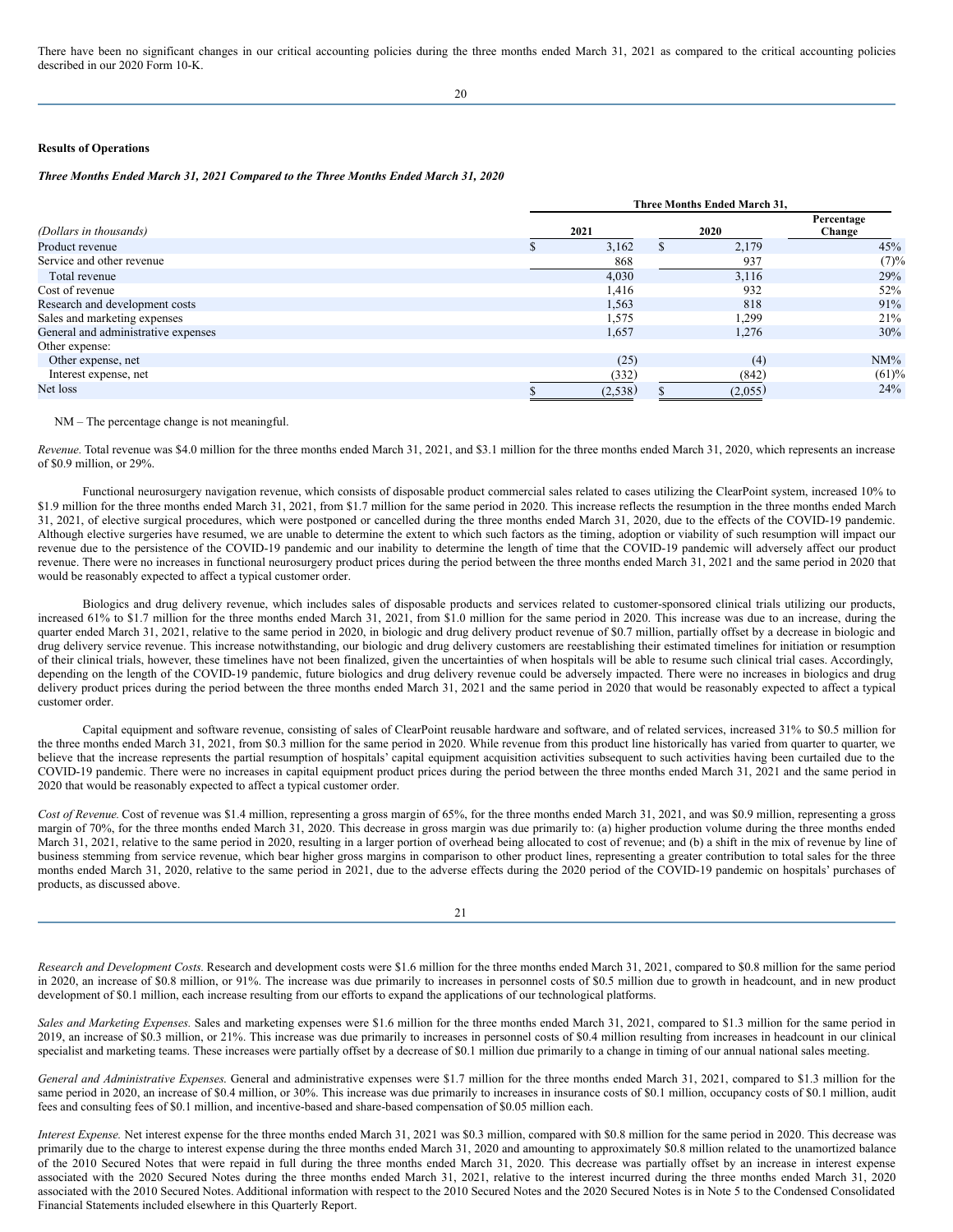## **Liquidity and Capital Resources**

We have incurred net losses since our inception which has resulted in a cumulative deficit at March 31, 2021 of \$122 million. In addition, our use of cash from operations amounted to \$2.1 million for the three months ended March 31, 2021 and \$7.8 million for the year ended December 31, 2020. Since inception, we have financed our operations principally from the sale of equity securities, the issuance of notes payable, product and service contracts and license arrangements.

In January 2020, we entered into the SPA with the 2020 Convertible Noteholders under which we issued the First Closing Notes having an aggregate principal amount of \$17.5 million, resulting in proceeds, net of financing costs, and a commitment fee paid to one of the 2020 Convertible Noteholders, of approximately \$16.8 million. From the net proceeds received from the issuance of the First Closing Notes, which have a five-year term, we repaid and retired the 2010 Secured Notes that otherwise would have matured in October and November 2020.

The SPA also gave us the right, but not the obligation, to request one of the 2020 Noteholders to purchase an additional \$5.0 million in principal amount of the Second Closing Note. On December 29, 2020, under the terms of an amendment to the SPA which, among other provisions, increased the principal amount of the Second Closing Note, we issued the Second Closing Note to the 2020 Convertible Noteholder in the principal amount of \$7.5 million.

In April 2020, we received \$0.9 million in proceeds under the terms of the PPP Loan. In November 2020, we were notified by the U.S. Small Business Administration that the loan had been forgiven under the provision of the CARES Act.

See Note 5 for additional information with respect to the 2020 Secured Notes and the PPP Loan.

As discussed in Note 7, on February 23, 2021, we completed a public offering of 2,127,660 shares of our common stock. Net proceeds from the offering were approximately \$46.8 million after deducting the underwriting discounts and commissions and other estimated offering expenses payable by us.

Based on the foregoing, in management's opinion, cash and cash equivalent balances at March 31, 2021, are sufficient to support our operations and meet our obligations for at least the next twelve months.

 $22$ 

## **Cash Flows**

Cash activity for the three months ended March 31, 2021 and 2020 is summarized as follows:

|                                         | <b>Three Months Ended</b><br>March 31. |  |         |  |  |
|-----------------------------------------|----------------------------------------|--|---------|--|--|
| (in thousands)                          | 2021                                   |  | 2020    |  |  |
| Cash used in operating activities       | (2, 131)                               |  | (2,331) |  |  |
| Cash used in investing activities       | (40)                                   |  | (441)   |  |  |
| Cash provided by financing activities   | 46,930                                 |  | 14.052  |  |  |
| Net change in cash and cash equivalents | 44.759                                 |  | 1.280   |  |  |

*Net Cash Flows from Operating Activities.* We used \$2.1 million and \$2.3 million of cash for operating activities during the three months ended March 31, 2021 and 2020, respectively.

During the three months ended March 31, 2021, uses of cash in operating activities primarily consisted of: (i) our \$2.5 million net loss; (ii) increases in accounts receivable of \$0.1 million, and prepaid expenses and other current assets of \$0.01 million; and (iii) decreases in accounts payable and accrued expenses of \$0.05 million, and lease liabilities of \$0.1 million. These uses were partially offset by: (a) a decrease in inventory of \$0.05 million; (b) an increase in deferred revenue of \$0.04 million; and (c) net non-cash expenses included in our net loss aggregating \$0.6 million and consisting primarily of depreciation and amortization, share-based compensation, payment-in-kind interest and amortization of debt issuance costs, original issue discounts on debt and lease rights-of-use, net of accretion in lease liabilities.

During the three months ended March 31, 2020, uses of cash in operating activities primarily consisted of: (i) our \$2.1 million net loss; (ii) an increase in inventory of \$0.4 million; and (iii) decreases in accounts payable and accrued expenses of \$0.2 million, accrued interest of \$1.0 million, lease liabilities of \$0.02 million, and deferred revenue of \$0.2 million. These uses were partially offset by: (a) decreases in accounts receivable of \$0.1 million, prepaid expenses and other current assets of \$0.2 million, and other assets of \$0.07 million; and (b) net non-cash expenses included in our net loss aggregating \$1.1 million and consisting primarily of depreciation and amortization, share-based compensation, and amortization of debt issuance costs, original issue discounts on debt and lease rights-of-use, net of accretion in lease liabilities.

*Net Cash Flows from Investing Activities.* Net cash flows used in investing activities for the three months ended March 31, 2021 were \$0.04 million and consisted primarily of equipment acquisitions.

Net cash flows used in investing activities for the three months ended March 31, 2020 were \$0.4 million and consisted of an acquisition of medical device license rights.

*Net Cash Flows from Financing Activities.* Net cash flows from financing activities for the three months ended March 31, 2021 consisted of: (a) the proceeds, net offering costs, of \$46.8 million received from the public offering of our common stock; and (b) proceeds from the exercise of common stock options and warrants aggregating \$0.1 million.

Net cash flows from financing activities for the three months ended March 31, 2020 consisted of the proceeds, net financing costs and discount paid as of that date, of \$16.9 million received from the issuance of the First Closing Note, partially offset by the repayment of the 2010 Secured Notes amounting to \$2.8 million, both as described in Note 5 to the Condensed Consolidated Financial Statements included elsewhere in this Quarterly Report.

## **Operating Capital and Capital Expenditure Requirements**

To date, we have not achieved profitability. We could continue to incur net losses as we continue our efforts to expand the commercialization of our ClearPoint system products and pursue additional applications for our technology platforms. Our cash balances are primarily held in a variety of demand accounts with a view to liquidity and capital preservation.

Because of the numerous risks and uncertainties associated with the development and commercialization of medical devices, we are unable to estimate the exact amounts of capital outlays and operating expenditures necessary to successfully commercialize our ClearPoint system products and pursue additional applications for our technology platforms. Our future capital requirements will depend on many factors, including, but not limited to, the following:

- the ultimate duration and impact of the COVID-19 pandemic;
- the timing of broader market acceptance and adoption of our ClearPoint system products;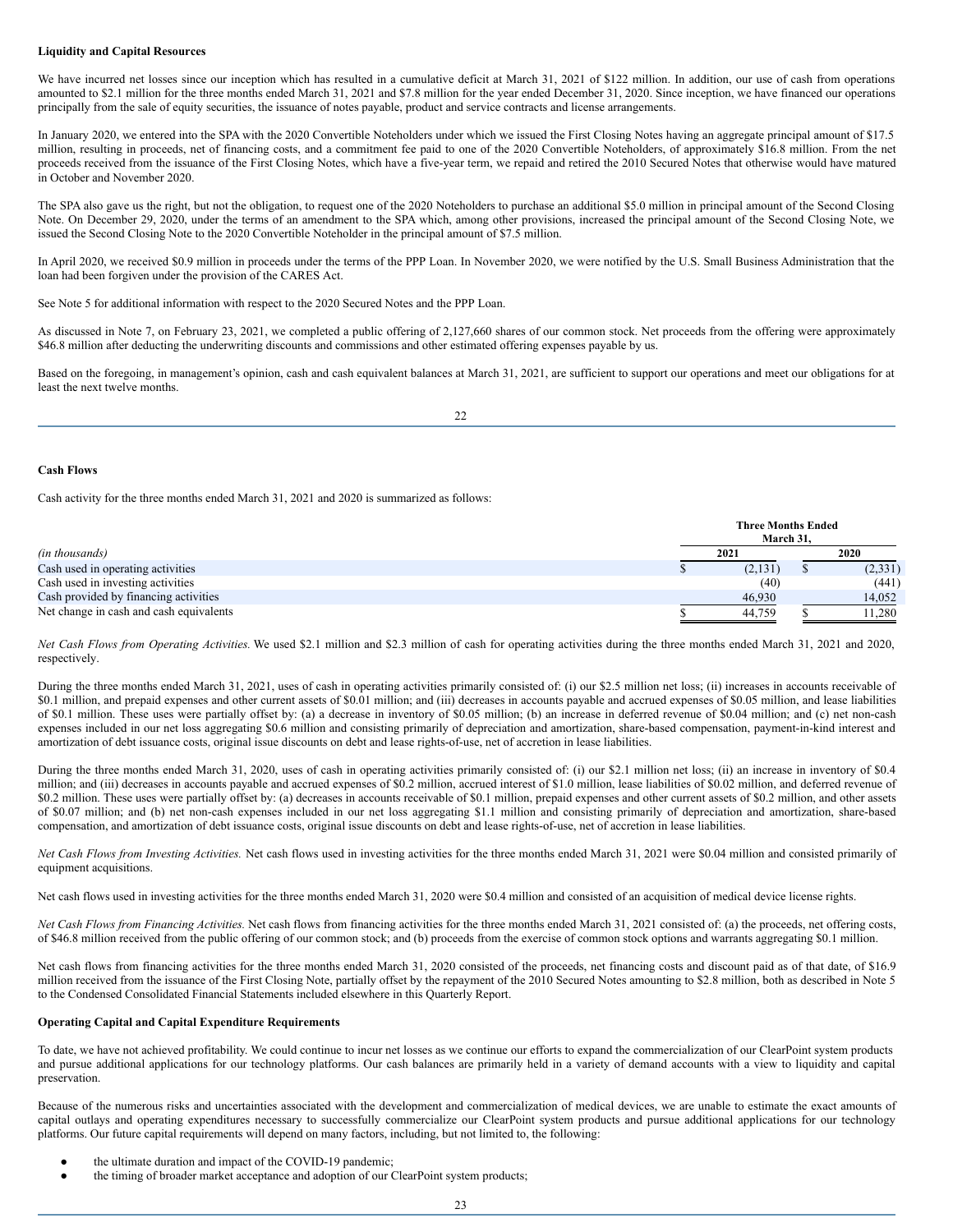- the scope, rate of progress and cost of our ongoing product development activities relating to our ClearPoint system;
- the cost and timing of expanding our sales, clinical support, marketing and distribution capabilities, and other corporate infrastructure;
- the cost and timing of establishing inventories at levels sufficient to support our sales;
- the effect of competing technological and market developments;
- the cost of pursuing additional applications of our technology platforms under current collaborative arrangements, and the terms and timing of any future collaborative, licensing or other arrangements that we may establish;
- the cost and timing of any clinical trials;
- the cost and timing of regulatory filings, clearances and approvals; and
- the cost of filing, prosecuting, defending and enforcing any patent claims and other intellectual property rights.

## **Off-Balance Sheet Arrangements**

We are not a party to any off-balance sheet arrangements that have, or are reasonably likely to have, a material current or future effect on our financial condition, revenue or expenses, results of operations, liquidity, capital expenditures or capital resources.

24

## <span id="page-14-0"></span>**ITEM 3. QUANTITATIVE AND QUALITATIVE DISCLOSURES ABOUT MARKET RISK.**

#### **Interest Rate Risk**

Our exposure to market risk is limited primarily to interest income and expense sensitivity, which is affected by changes in the general level of U.S. interest rates.

Our investments are in short-term bank deposits and institutional money market funds. The primary objective of our investment activities is to preserve principal while at the same time maximizing income we receive without significantly increasing risk. Due to the nature of our short-term investments, we believe that we are not subject to any material market risk exposure.

At March 31, 2021, we had \$17.5 million of principal outstanding under the 2020 Secured Notes. A one-percent increase in one-month LIBOR would result in a net increase in interest expense of \$0.175 million on an annualized basis due to the fact that the Secured Notes are subject to a LIBOR floor of 2.00% and one-month LIBOR was below the floor as of March 31, 2021.

### **Foreign Currency Risk**

To date, we have not recorded a significant amount of sales in currencies other than U.S. dollars, and have only limited business transactions in foreign currencies. We do not currently engage in hedging or similar transactions to reduce our foreign currency risks, which at present, are not material. We believe we have no material exposure to risk from changes in foreign currency exchange rates at this time. We will continue to monitor and evaluate our internal processes relating to foreign currency exchange, including the potential use of hedging strategies.

### <span id="page-14-1"></span>**ITEM 4. CONTROLS AND PROCEDURES.**

#### **Disclosure Controls and Procedures**

We have established disclosure controls and procedures, as such term is defined in Rule 13a-15(e) under the Securities Exchange Act of 1934 (the "Exchange Act"). Our disclosure controls and procedures are designed to ensure that material information relating to us is made known to our principal executive officer and principal financial officer by others within our organization. Under the supervision and with the participation of our management, including our principal executive officer and principal financial officer, we conducted an evaluation of the effectiveness of our disclosure controls and procedures as of March 31, 2021 to ensure that the information required to be disclosed by us in the reports that we file or submit under the Exchange Act is recorded, processed, summarized, and reported within the time periods specified in the SEC's rules and forms. Disclosure controls and procedures include, without limitation, controls and procedures designed to ensure that information required to be disclosed by us in the reports that we file or submit under the Exchange Act is accumulated and communicated to our management, including our principal executive officer and principal financial officer as appropriate, to allow timely decisions regarding required disclosure. Based on this evaluation, our principal executive officer and principal financial officer concluded that our disclosure controls and procedures were effective as of March 31, 2021.

### **Changes in Internal Control Over Financial Reporting**

During the quarter ended March 31, 2021, there were no changes in our internal control over financial reporting that materially affected, or that are reasonably likely to materially affect, our internal control over financial reporting.

25

## <span id="page-14-2"></span>**PART II – OTHER INFORMATION**

### <span id="page-14-3"></span>**ITEM 1. LEGAL PROCEEDINGS.**

None.

## <span id="page-14-4"></span>**ITEM 1A. RISK FACTORS.**

<span id="page-14-5"></span>There have been no material changes to the risk factors disclosed in our 2020 Form 10-K.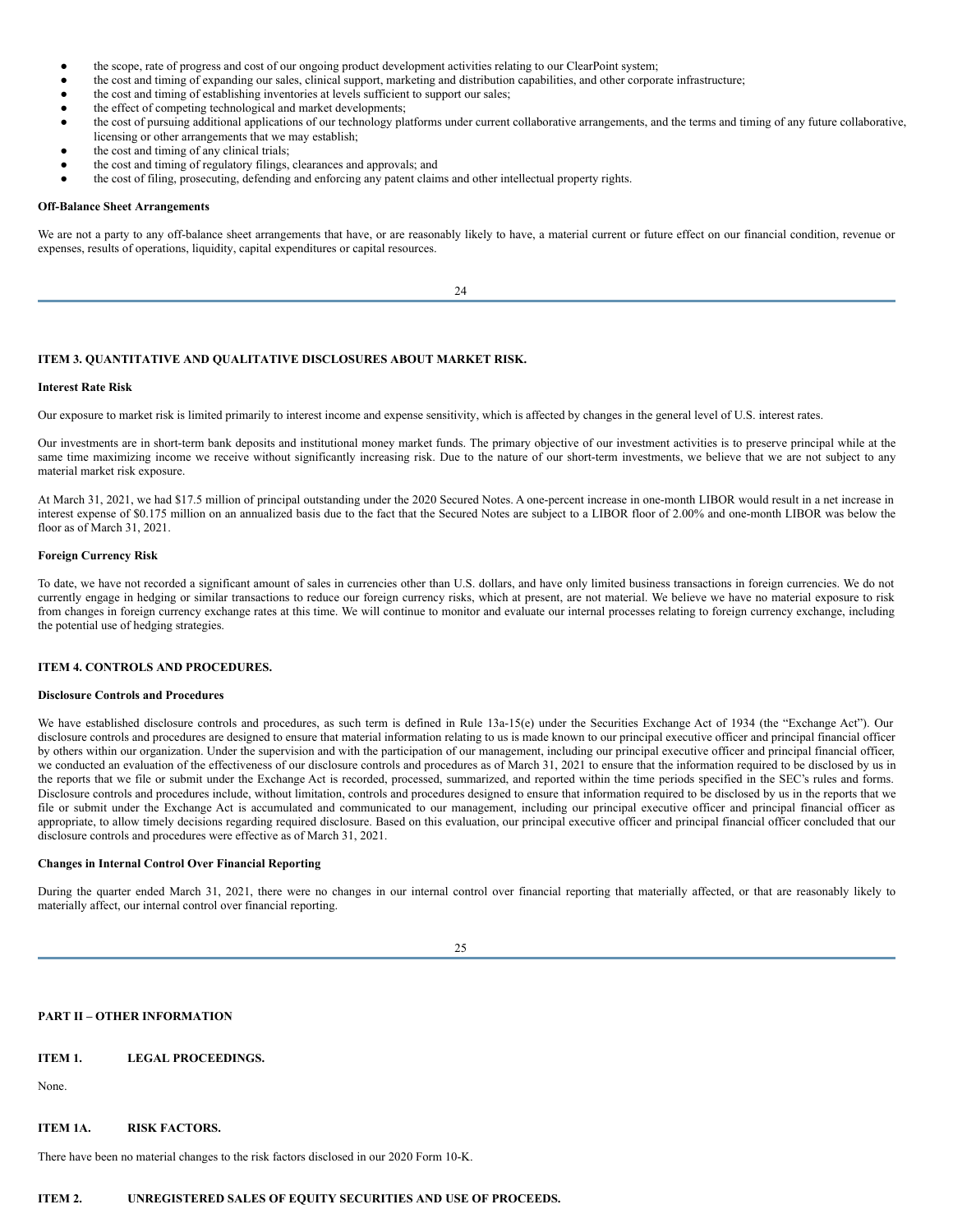None.

<span id="page-15-2"></span><span id="page-15-1"></span><span id="page-15-0"></span>

| ITEM 3.<br>None. | DEFAULTS UPON SENIOR SECURITIES. |
|------------------|----------------------------------|
| ITEM 4.<br>None. | <b>MINE SAFETY DISCLOSURES.</b>  |
| ITEM 5.          | OTHER INFORMATION.               |
| None.            | 26                               |

## <span id="page-15-3"></span>**ITEM 6. EXHIBITS.**

The exhibits listed below are filed, furnished or incorporated by reference as part of this Quarterly Report.

| Exhibit              |                                                                                                                                                                                                                   |
|----------------------|-------------------------------------------------------------------------------------------------------------------------------------------------------------------------------------------------------------------|
| <b>Number</b>        | <b>Exhibit Description</b>                                                                                                                                                                                        |
| $31.1*$              | Certification of Chief Executive Officer Pursuant to Rule 13a-14(a) Under the Securities Exchange Act of 1934                                                                                                     |
| $31.2*$              | Certification of Chief Financial Officer Pursuant to Rule 13a-14(a) Under the Securities Exchange Act of 1934                                                                                                     |
| $32+$                | Certification of Chief Executive Officer and Chief Financial Officer Pursuant to Rule 13a-14(b) under the Securities Exchange Act of 1934 and Section 1350 of<br>Chapter 60 of Title 18 of the United States Code |
| $101.$ INS*          | <b>XBRL</b> Instance                                                                                                                                                                                              |
| $101.SCH*$           | <b>XBRL Taxonomy Extension Schema</b>                                                                                                                                                                             |
| $101.CAL*$           | XBRL Taxonomy Extension Calculation                                                                                                                                                                               |
| $101.DEF*$           | <b>XBRL Taxonomy Extension Definition</b>                                                                                                                                                                         |
| $101.LAB*$           | <b>XBRL Taxonomy Extension Labels</b>                                                                                                                                                                             |
| 101.PRE*             | <b>XBRL Taxonomy Extension Presentation</b>                                                                                                                                                                       |
| *<br>Filed herewith. |                                                                                                                                                                                                                   |

+ This certification is being furnished solely to accompany this Quarterly Report pursuant to 18 U.S.C. Section 1350, and it is not being filed for purposes of Section 18 of the Securities Exchange Act of 1934 and is not to be incorporated by reference into any filing of the Company, whether made before or after the date hereof, regardless of any general incorporation language in such filing.

27

## **SIGNATURES**

<span id="page-15-4"></span>Pursuant to the requirements of the Securities Exchange Act of 1934, the registrant has duly caused this report to be signed on its behalf by the undersigned thereunto duly authorized.

Date: May 11, 2021

CLEARPOINT NEURO, INC.

By: /s/ Joseph M. Burnett

Joseph M. Burnett *Chief Executive Of icer (Principal Executive Of icer)*

By: /s/ Danilo D'Alessandro Danilo D'Alessandro *Chief Financial Of icer (Principal Financial Of icer and Principal Accounting Of icer)*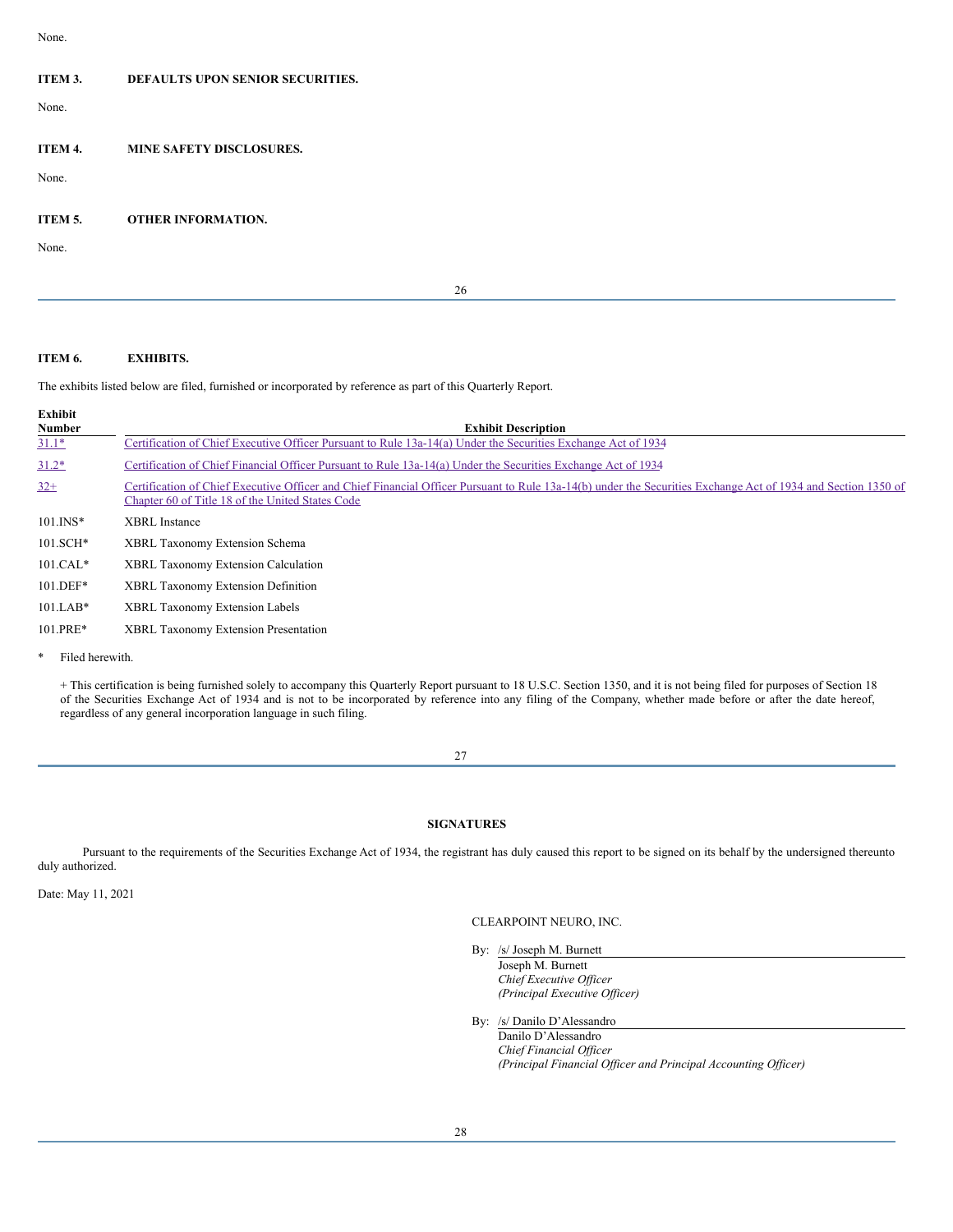### **CERTIFICATION OF CHIEF EXECUTIVE OFFICER PURSUANT TO RULE 13a-14(a) UNDER THE SECURITIES EXCHANGE ACT OF 1934**

<span id="page-16-0"></span>I, Joseph M. Burnett, certify that:

- 1. I have reviewed this quarterly report on Form 10-Q for the quarter ended March 31, 2021, of ClearPoint Neuro, Inc.;
- 2. Based on my knowledge, this report does not contain any untrue statement of a material fact or omit to state a material fact necessary to make the statements made, in light of the circumstances under which such statements were made, not misleading with respect to the period covered by this report;
- 3. Based on my knowledge, the financial statements, and other financial information included in this report, fairly present in all material respects the financial condition, results of operations and cash flows of the registrant as of, and for, the periods presented in this report;
- 4. The registrant's other certifying officer(s) and I are responsible for establishing and maintaining disclosure controls and procedures (as defined in Exchange Act Rules 13a-15(e) and 15d-15(e)) and internal control over financial reporting (as defined in Exchange Act Rules 13a-15(f) and 15d-15(f)) for the registrant and have:
	- (a) designed such disclosure controls and procedures, or caused such disclosure controls and procedures to be designed under our supervision, to ensure that material information relating to the registrant, including its consolidated subsidiaries, is made known to us by others within those entities, particularly during the period in which this report is being prepared;
	- (b) designed such internal control over financial reporting, or caused such internal control over financial reporting to be designed under our supervision, to provide reasonable assurance regarding the reliability of financial reporting and the preparation of financial statements for external purposes in accordance with generally accepted accounting principles;
	- (c) evaluated the effectiveness of the registrant's disclosure controls and procedures and presented in this report our conclusions about the effectiveness of the disclosure controls and procedures, as of the end of the period covered by this report based on such evaluation; and
	- (d) disclosed in this report any change in the registrant's internal control over financial reporting that occurred during the registrant's most recent fiscal quarter (the registrant's fourth fiscal quarter in the case of an annual report) that has materially affected, or is reasonably likely to materially affect, the registrant's internal control over financial reporting; and
- 5. The registrant's other certifying officer(s) and I have disclosed, based on our most recent evaluation of internal control over financial reporting, to the registrant's auditors and the audit committee of the registrant's board of directors (or persons performing the equivalent functions):
	- (a) all significant deficiencies and material weaknesses in the design or operation of internal control over financial reporting which are reasonably likely to adversely affect the registrant's ability to record, process, summarize and report financial information; and
	- (b) any fraud, whether or not material, that involves management or other employees who have a significant role in the registrant's internal control over financial reporting.

Date: May 11, 2021 /s/ Joseph M. Burnett Joseph M. Burnett Chief Executive Officer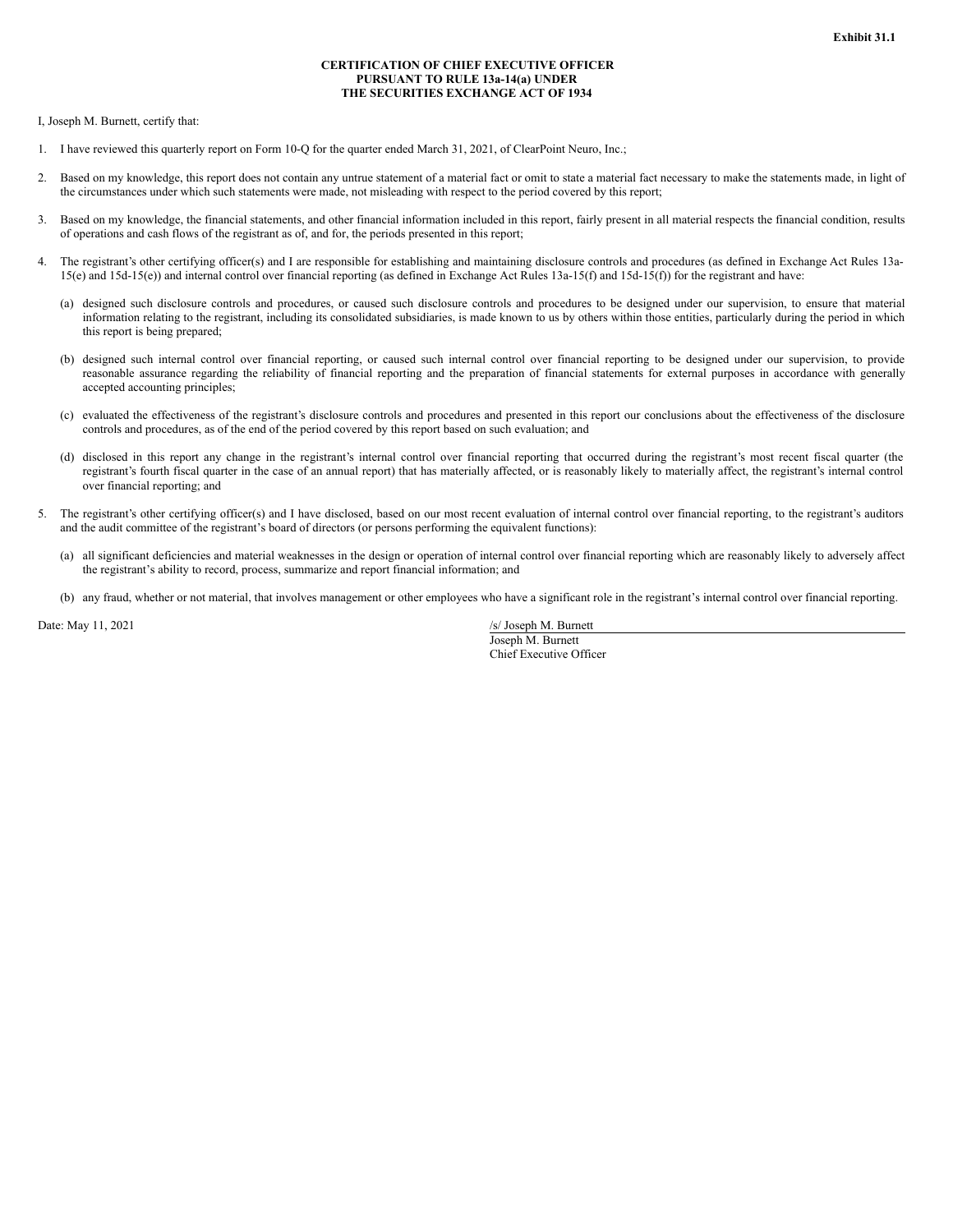### **CERTIFICATION OF CHIEF FINANCIAL OFFICER PURSUANT TO RULE 13a-14(a) UNDER THE SECURITIES EXCHANGE ACT OF 1934**

<span id="page-17-0"></span>I, Danilo D'Alessandro, certify that:

- 1. I have reviewed this quarterly report on Form 10-Q for the quarter ended March 31, 2021, of ClearPoint Neuro, Inc.;
- 2. Based on my knowledge, this report does not contain any untrue statement of a material fact or omit to state a material fact necessary to make the statements made, in light of the circumstances under which such statements were made, not misleading with respect to the period covered by this report;
- 3. Based on my knowledge, the financial statements, and other financial information included in this report, fairly present in all material respects the financial condition, results of operations and cash flows of the registrant as of, and for, the periods presented in this report;
- 4. The registrant's other certifying officer(s) and I are responsible for establishing and maintaining disclosure controls and procedures (as defined in Exchange Act Rules 13a-15(e) and 15d-15(e)) and internal control over financial reporting (as defined in Exchange Act Rules 13a-15(f) and 15d-15(f)) for the registrant and have:
	- (a) designed such disclosure controls and procedures, or caused such disclosure controls and procedures to be designed under our supervision, to ensure that material information relating to the registrant, including its consolidated subsidiaries, is made known to us by others within those entities, particularly during the period in which this report is being prepared;
	- (b) designed such internal control over financial reporting, or caused such internal control over financial reporting to be designed under our supervision, to provide reasonable assurance regarding the reliability of financial reporting and the preparation of financial statements for external purposes in accordance with generally accepted accounting principles;
	- (c) evaluated the effectiveness of the registrant's disclosure controls and procedures and presented in this report our conclusions about the effectiveness of the disclosure controls and procedures, as of the end of the period covered by this report based on such evaluation; and
	- (d) disclosed in this report any change in the registrant's internal control over financial reporting that occurred during the registrant's most recent fiscal quarter (the registrant's fourth fiscal quarter in the case of an annual report) that has materially affected, or is reasonably likely to materially affect, the registrant's internal control over financial reporting; and
- 5. The registrant's other certifying officer(s) and I have disclosed, based on our most recent evaluation of internal control over financial reporting, to the registrant's auditors and the audit committee of the registrant's board of directors (or persons performing the equivalent functions):
	- (a) all significant deficiencies and material weaknesses in the design or operation of internal control over financial reporting which are reasonably likely to adversely affect the registrant's ability to record, process, summarize and report financial information; and
	- (b) any fraud, whether or not material, that involves management or other employees who have a significant role in the registrant's internal control over financial reporting.

Date: May 11, 2021 /s/ Danilo D'Alessandro Danilo D'Alessandro Chief Financial Officer